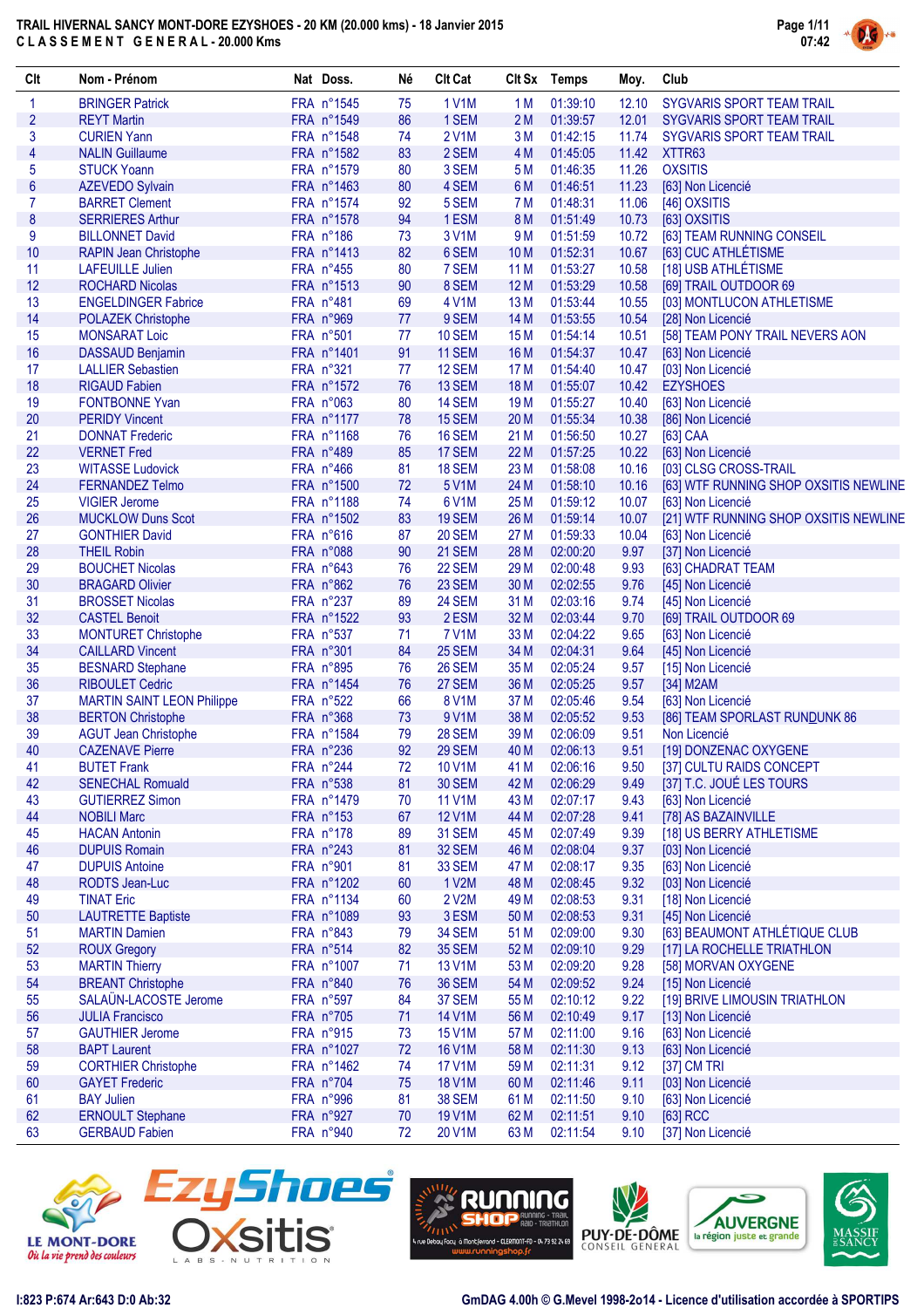

| Clt | Nom - Prénom                     | Nat Doss.  | Né | <b>Clt Cat</b> |                 | Clt Sx Temps | Moy. | Club                                        |
|-----|----------------------------------|------------|----|----------------|-----------------|--------------|------|---------------------------------------------|
| 64  | <b>GIRARD Eric</b>               | FRA n°1066 | 70 | 21 V1M         | 64 M            | 02:11:56     | 9.10 | [86] Non Licencié                           |
| 65  | <b>BARBOT Nicolas</b>            | FRA n°1412 | 77 | <b>39 SEM</b>  | 65 M            | 02:11:58     | 9.09 | [86] Non Licencié                           |
| 66  | <b>VIGIER Marlene</b>            | FRA n°083  | 82 | 1 SEF          | 1F              | 02:11:58     | 9.09 | [15] RUNNING SHOP                           |
| 67  | <b>SOARES Sylvain</b>            | FRA n°903  | 87 | 40 SEM         | 66 M            | 02:12:31     | 9.06 | [63] Non Licencié                           |
| 68  | <b>PHILIPPE Didier</b>           | FRA n°561  | 67 | 22 V1M         | 67 M            | 02:12:34     | 9.05 | [19] DONZENAC OXYGENE                       |
| 69  | <b>FAVIER Stephane</b>           | FRA n°1501 | 78 | 41 SEM         | 68 M            | 02:12:51     | 9.03 | [63] WTF RUNNING SHOP OXSITIS NEWLINE       |
| 70  | <b>POUDEROUX Cecile</b>          | FRA n°1531 | 86 | 2 SEF          | 2F              | 02:12:52     | 9.03 | [15] TEAM UTPMA TOM 15                      |
| 71  | <b>FONTILLE Philippe</b>         | FRA n°629  | 61 | 3 V2M          | 69 <sub>M</sub> | 02:12:53     | 9.03 | [63] Non Licencié                           |
| 72  | <b>SARTEGOU Nicolas</b>          | FRA n°283  | 74 | 23 V1M         | 70 M            | 02:13:03     | 9.02 | [63] Non Licencié                           |
| 73  | <b>JOURJON Antoine</b>           | FRA n°892  | 85 | 42 SEM         | 71 M            | 02:13:04     | 9.02 | [63] Non Licencié                           |
| 74  | <b>DESCHAMPS Nicolas</b>         | FRA n°196  | 77 | 43 SEM         | 72 M            | 02:13:12     | 9.01 | [45] ASFAS TRIATHLON                        |
| 75  | <b>TIXIER Valerie</b>            | FRA n°1456 | 72 | 1 V1F          | 3F              | 02:13:17     | 9.00 | [34] TEAM TEMPS COURSE RAIDLIGHT            |
| 76  | <b>BARTHELEMY Patrice</b>        | FRA n°946  | 76 | 44 SEM         | 73 M            | 02:13:54     | 8.96 | [63] Non Licencié                           |
| 77  | <b>LACAILLE Valentin</b>         | FRA n°249  | 95 | 4 ESM          | 74 M            | 02:14:01     | 8.95 | <b>TREK TOURS ENDURANCE</b>                 |
| 78  | <b>PROVOST Olivier</b>           | FRA n°203  | 77 | 45 SEM         | 75 M            | 02:14:17     | 8.94 | [86] Non Licencié                           |
| 79  | <b>LEYBROS Anthony</b>           | FRA n°1580 | 88 | 46 SEM         | 76 M            | 02:14:19     | 8.94 | Non Licencié                                |
| 80  | <b>FOUILLET Franck</b>           | FRA n°136  | 65 | 4 V2M          | 77 M            | 02:14:25     | 8.93 | [16] Non Licencié                           |
| 81  | <b>MAGNE Ludovic</b>             | FRA n°717  | 86 | 47 SEM         | 78 M            | 02:14:32     | 8.92 | [15] CO VOIE DE L ECIR                      |
| 82  | <b>RODRIGUES Esrrael</b>         | FRA n°850  | 77 | 48 SEM         | 79 M            | 02:14:43     | 8.91 | [63] Non Licencié                           |
| 83  | <b>FRANCOIS Téo</b>              | FRA n°1307 | 97 | 1 JUM          | 80 M            | 02:15:03     | 8.89 | [37] TOURS'N AVENTURE                       |
| 84  | <b>BERTHELLEMY Dominique</b>     | FRA n°1074 | 72 | 2 V1F          | 4F              | 02:15:24     | 8.86 | [86] LENCLOITRE JC 86                       |
| 85  | <b>MESANGE Jean Charles</b>      | FRA n°661  | 85 | 49 SEM         | 81 M            | 02:15:31     | 8.86 | [72] Non Licencié                           |
| 86  | <b>MARGAINE Nicolas</b>          | FRA n°1557 | 80 | <b>50 SEM</b>  | 82 M            | 02:15:39     | 8.85 | SYGVARIS SPORT TEAM TRAIL                   |
| 87  | <b>BEAUFILS Alexandre</b>        | FRA n°476  | 94 | 5 ESM          | 83 M            | 02:15:46     | 8.84 |                                             |
| 88  | <b>GELY Alexandre</b>            | FRA n°884  | 85 | <b>51 SEM</b>  | 84 M            | 02:15:47     | 8.84 | [24] PERIGUEUX RUNNING<br>[86] Non Licencié |
|     |                                  |            |    |                |                 |              |      |                                             |
| 89  | <b>DUCHATEAU Pascal</b>          | FRA n°332  | 70 | 24 V1M         | 85 M            | 02:15:47     | 8.84 | [78] XTREM RUNNING TRAIL                    |
| 90  | <b>BERRUET PHILIPPE Philippe</b> | FRA n°111  | 72 | 25 V1M         | 86 M            | 02:16:24     | 8.80 | [63] Non Licencié                           |
| 91  | <b>BLONDEL Christian</b>         | FRA n°1076 | 73 | 26 V1M         | 87 M            | 02:16:32     | 8.79 | [19] Non Licencié                           |
| 92  | <b>CHAZOTTES Mathieu</b>         | FRA n°1449 | 90 | <b>52 SEM</b>  | 88 M            | 02:16:47     | 8.77 | [69] TRAIL OUTDOOR 69                       |
| 93  | <b>BOUILLAC Franck</b>           | FRA n°1362 | 68 | <b>27 V1M</b>  | 89 M            | 02:17:47     | 8.71 | [86] Non Licencié                           |
| 94  | <b>GRANGEMAR Elric</b>           | FRA n°582  | 86 | <b>53 SEM</b>  | 90 M            | 02:17:50     | 8.71 | [63] Non Licencié                           |
| 95  | <b>PROUST Philippe</b>           | FRA n°043  | 67 | 28 V1M         | 91 M            | 02:18:01     | 8.69 | [37] TREK TOURS ENDURANCE                   |
| 96  | <b>BENIGAUD Didier</b>           | FRA n°1063 | 74 | 29 V1M         | 92 M            | 02:18:04     | 8.69 | [03] Non Licencié                           |
| 97  | <b>LABED Luc</b>                 | FRA n°442  | 93 | 6ESM           | 93 M            | 02:18:06     | 8.69 | [23] CO KM 42 SAINT JUST LE MARTEL          |
| 98  | <b>AGARD Olivier</b>             | FRA n°1174 | 59 | 5 V2M          | 94 M            | 02:18:13     | 8.68 | [63] ASM                                    |
| 99  | <b>GOETZ Stéphane</b>            | FRA n°692  | 81 | <b>54 SEM</b>  | 95 M            | 02:18:21     | 8.67 | [49] Non Licencié                           |
| 100 | <b>DUFOUR Laurent</b>            | FRA n°932  | 75 | 30 V1M         | 96 M            | 02:18:23     | 8.67 | [36] LB CHATEAUROUX                         |
| 101 | <b>CAZALS Xavier</b>             | FRA n°492  | 82 | <b>55 SEM</b>  | 97 M            | 02:18:40     | 8.65 | [33] Non Licencié                           |
| 102 | <b>ARMAND Thierry</b>            | FRA n°417  | 66 | 31 V1M         | 98 M            | 02:18:43     | 8.65 | [63] Non Licencié                           |
| 103 | <b>MERCIER Fabrice</b>           | FRA n°638  | 72 | 32 V1M         | 99 M            | 02:18:50     | 8.64 | [63] CEYRAT                                 |
| 104 | MASSOULLIÉ Grégoire              | FRA n°047  | 86 | <b>56 SEM</b>  | 100 M           | 02:18:52     | 8.64 | [63] Non Licencié                           |
| 105 | <b>LAPORTE Fabrice</b>           | FRA n°1317 | 71 | 33 V1M         | 101 M           | 02:19:12     | 8.62 | [63] Non Licencié                           |
| 106 | <b>AUGENDRE Catherine</b>        | FRA n°1458 | 74 | 3 V1F          | 5F              | 02:19:28     | 8.60 | [36] Non Licencié                           |
| 107 | <b>BORNAREL Magaly</b>           | FRA n°796  | 72 | 4 V1F          | 6F              | 02:20:13     | 8.56 | [38] CS BOURGOIN JALLIEU                    |
| 108 | <b>BERTHOULE Pascal</b>          | FRA n°1144 | 81 | <b>57 SEM</b>  | 102 M           | 02:20:17     | 8.56 | [63] ETOILE DES MONTAGNES                   |
| 109 | <b>LOUVIOT Philippe</b>          | FRA n°869  | 68 | 34 V1M         | 103 M           | 02:20:21     | 8.55 | [36] LB CHATEAUROUX                         |
| 110 | <b>BIGNET Christian</b>          | FRA n°628  | 66 | 35 V1M         | 104 M           | 02:20:45     | 8.53 | [23] Non Licencié                           |
| 111 | <b>SIMONNET Franck</b>           | FRA n°159  | 73 | 36 V1M         | 105 M           | 02:20:46     | 8.53 | [86] Non Licencié                           |
| 112 | <b>AVRILLON Nicolas</b>          | FRA n°1284 | 66 | 37 V1M         | 106 M           | 02:21:09     | 8.50 | [63] Non Licencié                           |
| 113 | <b>DEFOSSE Franck</b>            | FRA n°854  | 81 | <b>58 SEM</b>  | 107 M           | 02:21:33     | 8.48 | [92] Non Licencié                           |
| 114 | <b>OMASSON Stéphane</b>          | FRA n°633  | 75 | 38 V1M         | 108 M           | 02:21:42     | 8.47 | [37] Non Licencié                           |
| 115 | <b>CHEVILLE François</b>         | FRA n°193  | 74 | 39 V1M         | 109 M           | 02:21:58     | 8.45 | [63] Non Licencié                           |
| 116 | <b>GILBERT Arnaud</b>            | FRA n°1343 | 72 | 40 V1M         | 110 M           | 02:21:59     | 8.45 | [63] Non Licencié                           |
| 117 | <b>RIDEAU Florian</b>            | FRA n°1159 | 86 | <b>59 SEM</b>  | 111 M           | 02:22:00     | 8.45 | [33] Non Licencié                           |
| 118 | <b>BEAUFILS Alain</b>            | FRA n°474  | 64 | 6 V2M          | 112 M           | 02:22:23     | 8.43 | [24] PERIGUEUX RUNNING                      |
| 119 | <b>GUTIERREZ Jean Manuel</b>     | FRA n°1475 | 71 | 41 V1M         | 113M            | 02:22:30     | 8.42 | [63] Non Licencié                           |
| 120 | <b>MIMOUN Sam</b>                | FRA n°1583 | 79 | 60 SEM         | 114 M           | 02:23:31     | 8.36 | [86] Non Licencié                           |
| 121 | JOHANNOT Jean Claude             | FRA n°511  | 52 | 1 V3M          | 115M            | 02:23:35     | 8.36 | [36] Non Licencié                           |
| 122 | <b>KEMENY Stephan</b>            | FRA n°1407 | 82 | 61 SEM         | 116 M           | 02:23:59     | 8.33 | [63] Non Licencié                           |
| 123 | <b>GOSSET Sylvain</b>            | FRA n°1266 | 78 | 62 SEM         | 117 M           | 02:24:00     | 8.33 | [58] Non Licencié                           |
| 124 | <b>MAILLARD Nicolas</b>          | FRA n°004  | 82 | 63 SEM         | 118M            | 02:24:05     | 8.33 | [27] RAIDLIGHT                              |
| 125 | <b>PERDREAU Laurent</b>          | FRA n°167  | 66 | 42 V1M         | 119 M           | 02:24:20     | 8.31 | [37] Non Licencié                           |
| 126 | <b>CHATAIN Cedric</b>            | FRA n°189  | 79 | 64 SEM         | 120 M           | 02:24:24     | 8.31 | [63] Non Licencié                           |
|     |                                  |            |    |                |                 |              |      |                                             |









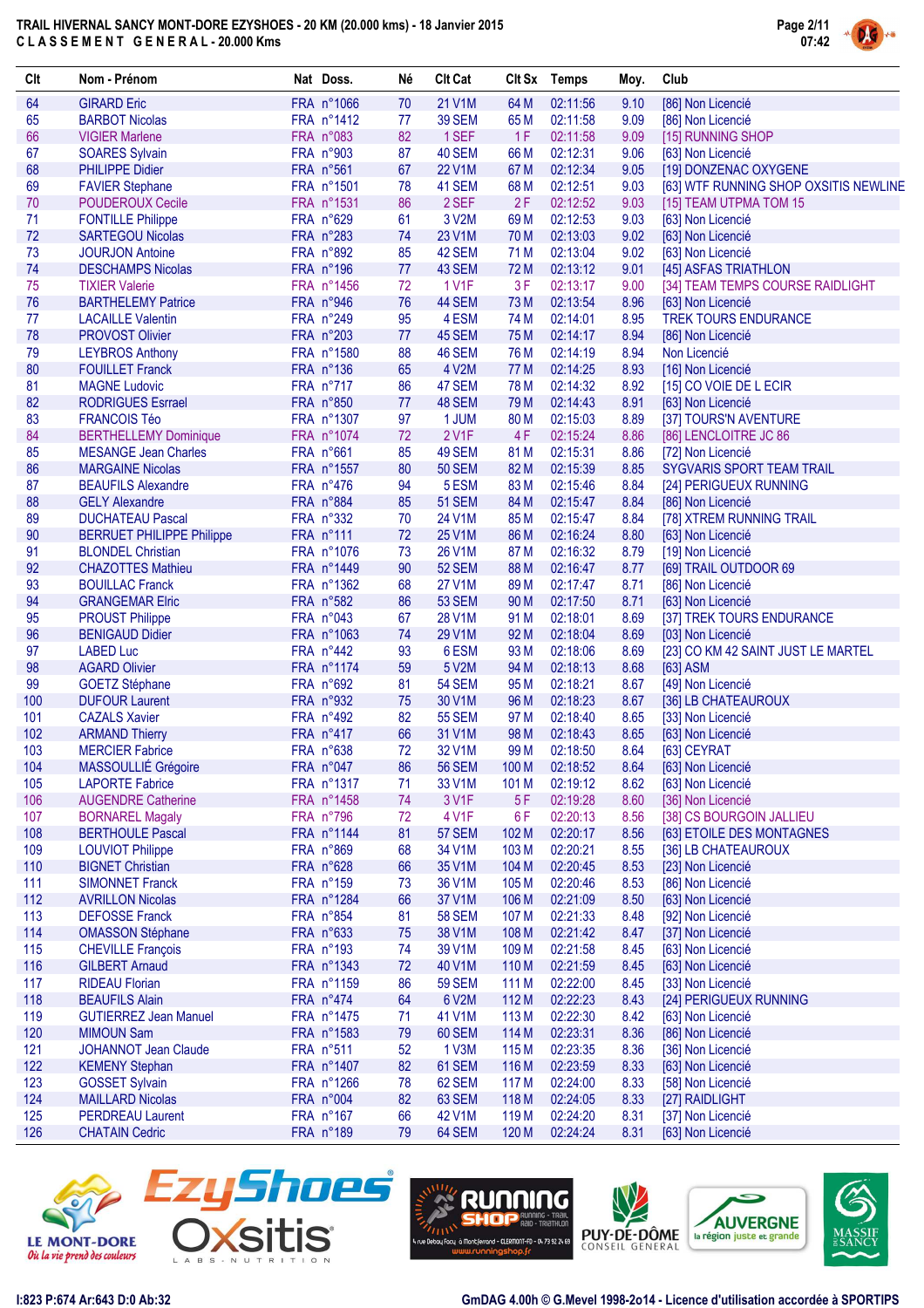

| Clt        | Nom - Prénom                                        | Nat Doss.               | Né       | <b>Clt Cat</b>          |                | Clt Sx Temps         | Moy.         | Club                                                 |
|------------|-----------------------------------------------------|-------------------------|----------|-------------------------|----------------|----------------------|--------------|------------------------------------------------------|
| 127        | <b>LEGUILLIER Francis</b>                           | FRA n°835               | 65       | <b>7 V2M</b>            | 121 M          | 02:24:47             | 8.29         | [16] G2A                                             |
| 128        | <b>MATHIEU Stéphane</b>                             | FRA n°1570              | 66       | 43 V1M                  | 122 M          | 02:24:50             | 8.29         | [63] CHOUCAS                                         |
| 129        | <b>FAURE Samuel</b>                                 | FRA n°636               | 88       | 65 SEM                  | 123 M          | 02:24:50             | 8.29         | [03] Non Licencié                                    |
| 130        | <b>PATTIER Christian</b>                            | FRA n°987               | 65       | 8 V2M                   | 124 M          | 02:25:20             | 8.26         | [36] LB CHATEAUROUX                                  |
| 131        | <b>BIRDSALL Mark</b>                                | FRA n°1562              | 79       | <b>66 SEM</b>           | 125 M          | 02:26:02             | 8.22         | <b>EZYSHOES</b>                                      |
| 132        | <b>DUCAT Eric</b>                                   | FRA n°1564              | 71       | 44 V1M                  | 126 M<br>127 M | 02:26:04             | 8.22         | <b>EZYSHOES</b>                                      |
| 133<br>134 | <b>COTTIN Pascal</b><br><b>CROQ Kevin</b>           | FRA n°1024<br>FRA n°451 | 76<br>86 | 67 SEM<br>68 SEM        | 128 M          | 02:26:08<br>02:26:25 | 8.21<br>8.20 | [49] Non Licencié                                    |
| 135        | <b>MROZICKI Fred</b>                                | FRA n°870               | 78       | 69 SEM                  | 129 M          | 02:26:33             | 8.19         | [63] Non Licencié<br>[03] Non Licencié               |
| 136        | <b>DORVAL-BORY Marie</b>                            | FRA n°1421              | 77       | 3 SEF                   | 7F             | 02:26:36             | 8.19         | [24] CAB ATHLETISME                                  |
| 137        | <b>PERRET Remy</b>                                  | FRA n°1521              | 89       | <b>70 SEM</b>           | 130 M          | 02:26:52             | 8.17         | [69] TRAIL OUTDOOR 69                                |
| 138        | <b>CASATI Arnould</b>                               | FRA n°953               | 78       | <b>71 SEM</b>           | 131 M          | 02:26:55             | 8.17         | [63] Non Licencié                                    |
| 139        | <b>WELZBACHER Audrey</b>                            | FRA n°967               | 74       | 5 V1F                   | 8F             | 02:26:55             | 8.17         | [63] USAM CLERMONT                                   |
| 140        | <b>ANTOINE Aymeric</b>                              | FRA n°974               | 86       | <b>72 SEM</b>           | 132 M          | 02:27:00             | 8.16         | [75] Non Licencié                                    |
| 141        | <b>CHARBONNEL Richard</b>                           | FRA n°1250              | 73       | 45 V1M                  | 133 M          | 02:27:03             | 8.16         | [15] CO VOIE DE L ECIR                               |
| 142        | <b>COSTE Catherine</b>                              | FRA n°271               | 68       | 6 V1F                   | 9F             | 02:27:04             | 8.16         | [03] EAMYA                                           |
| 143        | <b>PERRET Richard</b>                               | FRA n°846               | 62       | 9 V2M                   | 134 M          | 02:27:08             | 8.16         | [63] PUISSANCE 3 COURNON                             |
| 144        | <b>COURBOT Thibault</b>                             | FRA n°1524              | 86       | 73 SEM                  | 135 M          | 02:27:14             | 8.15         | [69] TRAIL OUTDOOR 69                                |
| 145        | <b>ROCHER Jean Michel</b>                           | FRA n°1493              | 64       | 10 V2M                  | 136 M          | 02:27:22             | 8.14         | [86] BIPEDES DE ST CYR                               |
| 146        | <b>BREL Sebastien</b>                               | FRA n°151               | 85       | <b>74 SEM</b>           | 137 M          | 02:27:28             | 8.14         | [03] Non Licencié                                    |
| 147        | <b>CHAUVEAU Joel</b>                                | FRA n°1139              | 62       | 11 V2M                  | 138 M          | 02:27:35             | 8.13         | [28] CHARTRES VERTICAL                               |
| 148        | <b>LIANDRAT Pascal</b>                              | FRA n°213               | 86       | <b>75 SEM</b>           | 139 M          | 02:27:49             | 8.12         | [63] Non Licencié                                    |
| 149        | <b>MARGIEWES Sylvain</b>                            | FRA n°536               | 78       | <b>76 SEM</b>           | 140 M          | 02:27:59             | 8.11         | [63] Non Licencié                                    |
| 150        | <b>GUELTAS Guillaume</b>                            | FRA n°139               | 77       | 77 SEM                  | 141 M          | 02:28:01             | 8.11         | [44] CAP ENDURANCE                                   |
| 151<br>152 | <b>LAURETTE William</b>                             | FRA n°1090<br>FRA n°242 | 68<br>74 | 46 V1M<br><b>7 V1F</b>  | 142 M          | 02:28:06<br>02:28:24 | 8.10         | [86] LENCLOITRE JC 86                                |
| 153        | <b>SUDRE Delphine</b><br><b>BUSE Yan</b>            | FRA n°306               | 75       | 47 V1M                  | 10F<br>143 M   | 02:28:24             | 8.09<br>8.09 | [37] CULTU RAIDS CONCEPT<br>[78] XTREM RUNNING TRAIL |
| 154        | <b>POISSONNIER Francois</b>                         | FRA n°837               | 46       | 2 V3M                   | 144 M          | 02:28:25             | 8.09         | [63] Non Licencié                                    |
| 155        | <b>DAVIAUD Jean Pierre</b>                          | FRA n°273               | 65       | <b>12 V2M</b>           | 145 M          | 02:28:39             | 8.07         | [37] Non Licencié                                    |
| 156        | <b>CHINAUD Jordi</b>                                | FRA n°652               | 82       | <b>78 SEM</b>           | 146 M          | 02:28:44             | 8.07         | [31] Non Licencié                                    |
| 157        | <b>SOUDAN Christophe</b>                            | FRA n°406               | 79       | <b>79 SEM</b>           | 147 M          | 02:28:49             | 8.06         | [03] Non Licencié                                    |
| 158        | <b>GEORGES Mathilde</b>                             | FRA n°1039              | 81       | 4 SEF                   | 11F            | 02:28:52             | 8.06         | [45] Non Licencié                                    |
| 159        | <b>AUCLIN Franck</b>                                | FRA n°1211              | 77       | <b>80 SEM</b>           | 148 M          | 02:28:52             | 8.06         | [41] Non Licencié                                    |
| 160        | <b>AFONSO Philippe</b>                              | FRA n°1348              | 69       | 48 V1M                  | 149 M          | 02:29:59             | 8.00         | [37] CULTU RAIDS CONCEPT                             |
| 161        | <b>NICON Fabrice</b>                                | FRA n°011               | 77       | <b>81 SEM</b>           | 150 M          | 02:30:00             | 8.00         | [12] Non Licencié                                    |
| 162        | <b>CHANY Julien</b>                                 | FRA n°1279              | 82       | <b>82 SEM</b>           | 151 M          | 02:30:04             | 8.00         | [63] Non Licencié                                    |
| 163        | <b>VIOLAMER Pascal</b>                              | FRA n°290               | 69       | 49 V1M                  | 152 M          | 02:30:06             | 7.99         | [37] CULTU RAIDS CONCEPT                             |
| 164        | <b>MONGHAL Thomas</b>                               | FRA n°548               | 79       | 83 SEM                  | 153 M          | 02:30:10             | 7.99         | [63] Non Licencié                                    |
| 165        | <b>TORRENT Cedric</b>                               | FRA n°1365              | 76       | 84 SEM                  | 154 M          | 02:30:16             | 7.99         | [23] SAM GUERET                                      |
| 166        | <b>CERCY Jean-Louis</b>                             | FRA n°294               | 54       | 3 V3M                   | 155 M          | 02:30:17             | 7.99         | [63] Non Licencié                                    |
| 167        | <b>GUET Jerome</b>                                  | FRA n°346               | 74       | 50 V1M                  | 156 M          | 02:30:19             | 7.98         | [28] Non Licencié                                    |
| 168        | <b>JULLICH Remy</b>                                 | FRA n°795               | 85       | <b>85 SEM</b>           | 157 M          | 02:30:36             | 7.97         | [37] Non Licencié                                    |
| 169<br>170 | <b>EYHARTS Thomas</b><br><b>CHASSERAY Olivier</b>   | FRA n°640<br>FRA n°1000 | 87<br>67 | <b>86 SEM</b><br>51 V1M | 158 M<br>159 M | 02:30:53<br>02:30:55 | 7.95         | [33] Non Licencié<br>[36] LB CHATEAUROUX             |
| 171        | <b>BERGAUD Bertrand</b>                             | FRA n°1374              | 72       | 52 V1M                  | 160 M          | 02:31:00             | 7.95<br>7.95 | [87] Non Licencié                                    |
| 172        | <b>MAUVIGNIER Thierry</b>                           | FRA n°1345              | 65       | 13 V2M                  | 161 M          | 02:31:06             | 7.94         | [86] Non Licencié                                    |
| 173        | <b>PEIGNOT Julien</b>                               | FRA n°917               | 82       | <b>87 SEM</b>           | 162 M          | 02:31:27             | 7.92         | [63] YOXTEAM                                         |
| 174        | <b>ROUX Raphael</b>                                 | FRA n°1081              | 74       | 53 V1M                  | 163 M          | 02:31:34             | 7.92         | [03] Non Licencié                                    |
| 175        | <b>INOCENCIO Marie</b>                              | FRA n°961               | 79       | 5 SEF                   | 12F            | 02:31:39             | 7.91         | [63] Non Licencié                                    |
| 176        | <b>BAYLE Pascale</b>                                | FRA n°1560              | 66       | <b>8 V1F</b>            | 13F            | 02:32:17             | 7.88         | <b>EZYSHOES</b>                                      |
| 177        | <b>BLANCHE Gaelle</b>                               | FRA n°1273              | 79       | 6 SEF                   | 14 F           | 02:32:24             | 7.87         | [45] Non Licencié                                    |
| 178        | <b>BOCH Romaric</b>                                 | FRA n°1176              | 84       | <b>88 SEM</b>           | 164 M          | 02:32:25             | 7.87         | [36] Non Licencié                                    |
| 179        | <b>MALLERET Olivier</b>                             | FRA n°267               | 72       | 54 V1M                  | 165 M          | 02:32:39             | 7.86         | [37] Non Licencié                                    |
| 180        | <b>EMBERGER Nicolas</b>                             | FRA n°613               | 77       | <b>89 SEM</b>           | 166 M          | 02:33:10             | 7.83         | [03] AC TREVOL                                       |
| 181        | <b>ZAGHET Thierry</b>                               | FRA n°005               | 61       | 14 V2M                  | 167 M          | 02:33:16             | 7.83         | [58] EAMYA                                           |
| 182        | <b>LOCUSSOL Francois</b>                            | FRA n°966               | 80       | <b>90 SEM</b>           | 168 M          | 02:33:32             | 7.82         | [63] Non Licencié                                    |
| 183        | <b>AVON Ludovic</b>                                 | FRA n°1334              | 79       | <b>91 SEM</b>           | 169 M          | 02:33:39             | 7.81         | [87] Non Licencié                                    |
| 184        | <b>MARQUES Christophe</b>                           | FRA n°637               | 81       | <b>92 SEM</b>           | 170 M          | 02:33:42             | 7.81         | [63] CEYRAT                                          |
| 185        | <b>BARBEY Christophe</b>                            | FRA n°248               | 75       | 55 V1M                  | 171 M          | 02:33:51             | 7.80         | [37] Non Licencié                                    |
| 186<br>187 | <b>CHASSAING Fabrice</b><br><b>HAUTEMAYOU Hervé</b> | FRA n°388<br>FRA n°452  | 70<br>67 | 56 V1M<br>57 V1M        | 172 M<br>173 M | 02:34:16<br>02:34:16 | 7.78<br>7.78 | [63] FOULÉES MEZELLOISES<br>[63] Non Licencié        |
| 188        | <b>BOURREAU Lorris</b>                              | FRA n°253               | 88       | <b>93 SEM</b>           | 174 M          | 02:34:17             | 7.78         | [37] Non Licencié                                    |
| 189        | <b>LABETOULE Sophie</b>                             | FRA n°1274              | 81       | 7 SEF                   | 15F            | 02:34:24             | 7.77         | [74] Non Licencié                                    |
|            |                                                     |                         |          |                         |                |                      |              |                                                      |









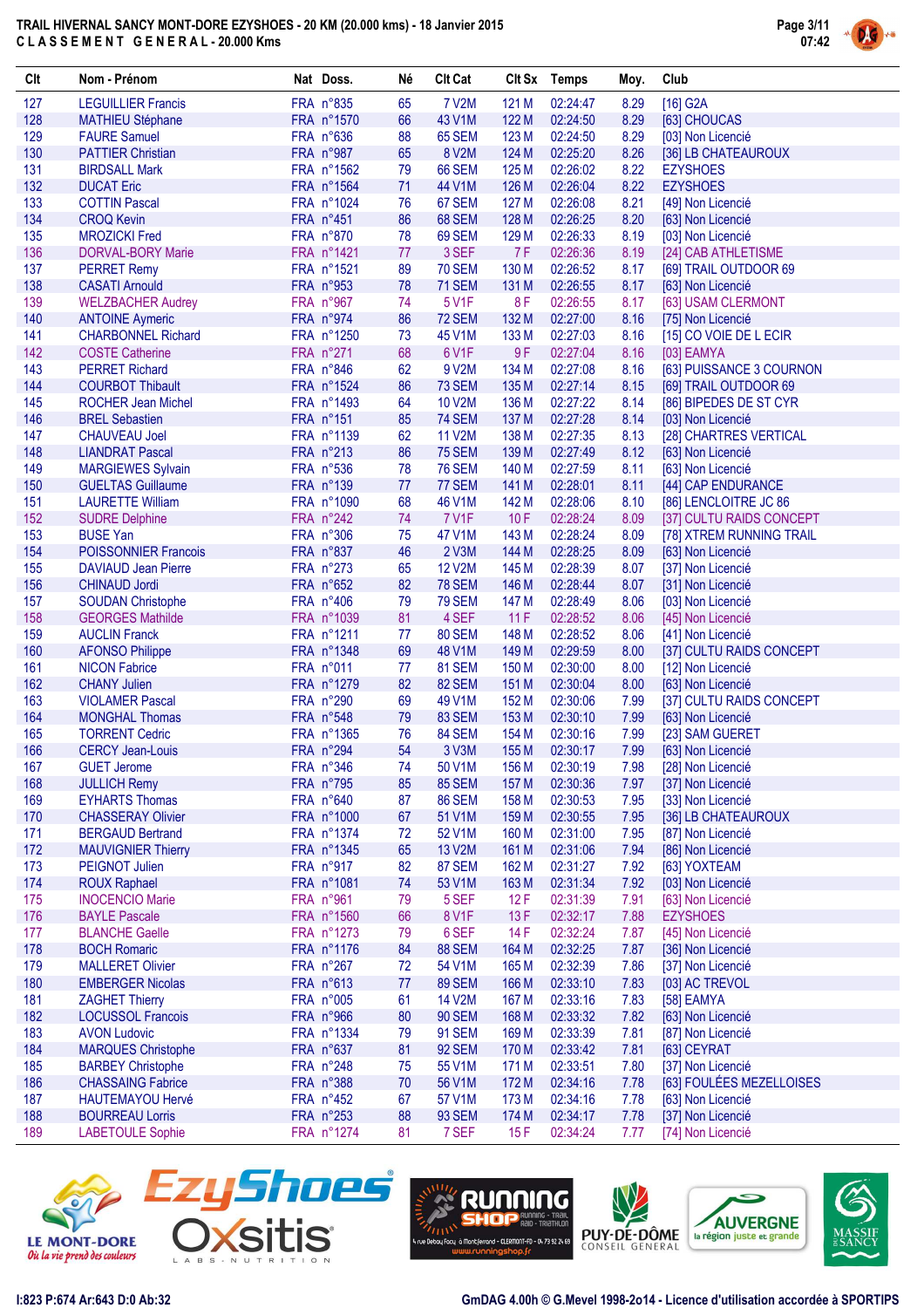

| Clt        | Nom - Prénom                                                  | Nat Doss.                | Né       | <b>Clt Cat</b>                  |              | Clt Sx Temps         | Moy.         | Club                                      |
|------------|---------------------------------------------------------------|--------------------------|----------|---------------------------------|--------------|----------------------|--------------|-------------------------------------------|
| 190        | <b>ROBERT Philippe</b>                                        | FRA n°1542               | 65       | <b>15 V2M</b>                   | 175 M        | 02:34:27             | 7.77         | [63] Non Licencié                         |
| 191        | <b>JULLICH Martin</b>                                         | FRA n°943                | 90       | <b>94 SEM</b>                   | 176 M        | 02:34:28             | 7.77         | [28] Non Licencié                         |
| 192        | <b>JARANTON Fabrice</b>                                       | FRA n°1484               | 71       | 58 V1M                          | 177 M        | 02:34:43             | 7.76         | [63] Non Licencié                         |
| 193        | <b>FAYEMENDY Nicolas David</b>                                | FRA n°1062               | 78       | <b>95 SEM</b>                   | 178 M        | 02:34:45             | 7.76         | [87] Non Licencié                         |
| 194        | <b>BARBOUX Michael</b>                                        | FRA n°567                | 75       | 59 V1M                          | 179 M        | 02:34:49             | 7.75         | [41] Non Licencié                         |
| 195        | <b>MESSIANT Frederic</b>                                      | FRA n°1242               | 75       | 60 V1M                          | 180 M        | 02:34:53             | 7.75         | [19] Non Licencié                         |
| 196        | <b>MASSACRIER Laurent</b>                                     | FRA n°1187               | 71       | 61 V1M                          | 181 M        | 02:34:57             | 7.75         | [63] Non Licencié                         |
| 197        | <b>TRANNOY Fabian</b>                                         | FRA n°859                | 78       | <b>96 SEM</b>                   | 182 M        | 02:35:12             | 7.73         | [37] Non Licencié                         |
| 198<br>199 | <b>ETIENNE Marie Aude</b>                                     | FRA n°923<br>FRA n°093   | 71<br>74 | 9 V1F<br>62 V1M                 | 16F<br>183 M | 02:35:26             | 7.72<br>7.72 | [28] Non Licencié                         |
| 200        | <b>BREUIL BOSDURE Francis</b><br><b>GRANDSEIGNE Stéphanie</b> | FRA n°407                | 74       | 10 V1F                          | 17F          | 02:35:27<br>02:35:27 | 7.72         | [63] Non Licencié<br>[63] Non Licencié    |
| 201        | <b>TREFAULT Pascal</b>                                        | FRA n°054                | 67       | 63 V1M                          | 184 M        | 02:35:48             | 7.70         | [36] Non Licencié                         |
| 202        | <b>MOULIN Guillaume</b>                                       | FRA n°205                | 71       | 64 V1M                          | 185 M        | 02:35:50             | 7.70         | [83] Non Licencié                         |
| 203        | <b>CONTY Michael</b>                                          | FRA n°848                | 77       | <b>97 SEM</b>                   | 186 M        | 02:36:03             | 7.69         | [36] Non Licencié                         |
| 204        | <b>BUNEK Julien</b>                                           | FRA n°067                | 88       | <b>98 SEM</b>                   | 187 M        | 02:36:14             | 7.68         | [91] Non Licencié                         |
| 205        | <b>AUTEXIER Guillaume</b>                                     | FRA n°1128               | 80       | <b>99 SEM</b>                   | 188 M        | 02:36:15             | 7.68         | [86] Non Licencié                         |
| 206        | <b>BLAINEAU Dimitri</b>                                       | FRA n°1069               | 96       | 2 JUM                           | 189 M        | 02:36:16             | 7.68         | [86] Non Licencié                         |
| 207        | <b>ROUX Patrick</b>                                           | FRA n°802                | 60       | <b>16 V2M</b>                   | 190 M        | 02:36:18             | 7.68         | [63] Non Licencié                         |
| 208        | <b>PARET Fabien</b>                                           | FRA n°853                | 77       | <b>100 SEM</b>                  | 191 M        | 02:36:32             | 7.67         | [41] Non Licencié                         |
| 209        | <b>BRUNET Sandrine</b>                                        | FRA n°475                | 68       | 11 V1F                          | 18F          | 02:36:39             | 7.66         | [86] ENTENTE POITIERS ATHLE 86            |
| 210        | <b>NAU Nicolas</b>                                            | FRA n°1278               | 81       | <b>101 SEM</b>                  | 192 M        | 02:36:42             | 7.66         | [49] Non Licencié                         |
| 211        | <b>PRIOU Amaud</b>                                            | FRA n°1527               | 76       | <b>102 SEM</b>                  | 193 M        | 02:36:57             | 7.65         | Non Licencié                              |
| 212        | <b>GELE Frederic</b>                                          | FRA n°900                | 71       | 65 V1M                          | 194 M        | 02:36:58             | 7.65         | [86] Non Licencié                         |
| 213        | <b>JAHAN Philippe</b>                                         | FRA n°1399               | 61       | <b>17 V2M</b>                   | 195 M        | 02:37:06             | 7.64         | [86] C A PICTAVE                          |
| 214        | <b>DUPIN Alexia</b>                                           | FRA n°920                | 92       | 8 SEF                           | 19F          | 02:37:08             | 7.64         | [86] Non Licencié                         |
| 215        | <b>DUPIN Nicolas</b>                                          | FRA n°838                | 84       | <b>103 SEM</b>                  | 196 M        | 02:37:09             | 7.64         | [86] Non Licencié                         |
| 216        | <b>GARDAN Sophie</b>                                          | FRA n°1208               | 78       | 9 SEF                           | 20 F         | 02:37:09             | 7.64         | [45] Non Licencié                         |
| 217        | <b>LE MER Gérard</b>                                          | FRA n°834                | 61       | <b>18 V2M</b>                   | 197 M        | 02:37:16             | 7.63         | [63] Non Licencié                         |
| 218<br>219 | <b>MICHEL Gaëlle</b><br><b>MERSCH Frederic</b>                | FRA n°936<br>FRA n°937   | 88<br>87 | <b>10 SEF</b><br><b>104 SEM</b> | 21F<br>198 M | 02:37:40<br>02:37:41 | 7.61<br>7.61 | [63] Non Licencié                         |
| 220        | FINOT Jérôme                                                  | FRA n°767                | 72       | 66 V1M                          | 199 M        | 02:37:54             | 7.60         | [63] Non Licencié<br>[41] Non Licencié    |
| 221        | <b>PASCAL Frederic</b>                                        | FRA n°527                | 74       | 67 V1M                          | 200 M        | 02:37:55             | 7.60         | [43] Non Licencié                         |
| 222        | <b>VINCENT Raphael</b>                                        | FRA n°985                | 83       | <b>105 SEM</b>                  | 201 M        | 02:37:59             | 7.60         | [63] Non Licencié                         |
| 223        | <b>LIMOUZIN Malik</b>                                         | FRA n°916                | 86       | <b>106 SEM</b>                  | 202 M        | 02:38:22             | 7.58         | [19] Non Licencié                         |
| 224        | <b>AUBESSARD Jean-Francois</b>                                | FRA n°028                | 84       | <b>107 SEM</b>                  | 203 M        | 02:38:24             | 7.58         | [19] Non Licencié                         |
| 225        | <b>AMEGLIO Pierre</b>                                         | FRA n°281                | 88       | <b>108 SEM</b>                  | 204 M        | 02:38:26             | 7.57         | [63] Non Licencié                         |
| 226        | <b>CROCHET Willy</b>                                          | FRA n°1135               | 71       | 68 V1M                          | 205 M        | 02:38:31             | 7.57         | [28] Non Licencié                         |
| 227        | <b>DESHAYES Jean-Marie</b>                                    | FRA n°593                | 61       | <b>19 V2M</b>                   | 206 M        | 02:38:32             | 7.57         | [28] Non Licencié                         |
| 228        | <b>MALTRAIT Marie</b>                                         | FRA n°727                | 78       | <b>11 SEF</b>                   | 22 F         | 02:39:07             | 7.54         | [63] CUC ATHLÉTISME                       |
| 229        | <b>GENTY Philippe</b>                                         | FRA n°285                | 71       | 69 V1M                          | 207 M        | 02:39:09             | 7.54         | [45] MAUVES ATTITUDE RUNNING _TRAIL       |
| 230        | <b>CHASSAING Stephan</b>                                      | FRA n°250                | 70       | 70 V1M                          | 208 M        | 02:39:09             | 7.54         | [37] Non Licencié                         |
| 231        | <b>VERGER Gilles</b>                                          | FRA n°1141               | 67       | 71 V1M                          | 209 M        | 02:39:20             | 7.53         | [45] Non Licencié                         |
| 232        | <b>MOIGNER Celine</b>                                         | FRA n°1169               | 90       | 12 SEF                          | 23 F         | 02:40:13             | 7.49         | [86] Non Licencié                         |
| 233        | <b>BOYER Aurelie</b>                                          | FRA n°1143               | 80       | <b>13 SEF</b>                   | 24 F         | 02:40:14             | 7.49         | [86] Non Licencié                         |
| 234        | <b>DUMAS Pierre Antoine</b>                                   | FRA n°1469               | 89       | <b>109 SEM</b>                  | 210 M        | 02:40:17             | 7.49         | [03] Non Licencié                         |
| 235<br>236 | <b>SALESSE Eric</b><br>ZEPPENFELD Christine                   | FRA n°1268<br>FRA n°1357 | 71<br>65 | 72 V1M<br>1 V <sub>2</sub> F    | 211 M<br>25F | 02:40:18<br>02:40:20 | 7.49         | [19] Non Licencié<br>[78] ES SARTROUVILLE |
| 237        | <b>FAYE Benjamin</b>                                          | FRA n°1355               | 89       | <b>110 SEM</b>                  | 212 M        | 02:40:20             | 7.48<br>7.48 | [07] Non Licencié                         |
| 238        | <b>GUINOT Angeline</b>                                        | FRA n°431                | 87       | <b>14 SEF</b>                   | 26 F         | 02:40:55             | 7.46         | [58] MORVAN OXYGENE                       |
| 239        | <b>PINEDA Gert</b>                                            | FRA n°291                | 70       | 73 V1M                          | 213 M        | 02:40:58             | 7.46         | [49] Non Licencié                         |
| 240        | <b>FRANCOIS Emmanuel</b>                                      | FRA n°430                | 81       | <b>111 SEM</b>                  | 214 M        | 02:41:41             | 7.42         | [58] MORVAN OXYGENE                       |
| 241        | <b>PICHOT Michel</b>                                          | FRA n°1262               | 67       | 74 V1M                          | 215 M        | 02:41:50             | 7.42         | [26] Non Licencié                         |
| 242        | <b>CHARPILLET Clement</b>                                     | FRA n°1096               | 65       | 20 V2M                          | 216 M        | 02:41:51             | 7.41         | [37] TOURS'N AVENTURE                     |
| 243        | <b>MARTIN Bruno</b>                                           | FRA n°992                | 68       | 75 V1M                          | 217 M        | 02:41:55             | 7.41         | [45] Non Licencié                         |
| 244        | <b>PEGOURIE Fabrice</b>                                       | FRA n°1165               | 79       | <b>112 SEM</b>                  | 218 M        | 02:41:56             | 7.41         | [78] Non Licencié                         |
| 245        | <b>LOUSSOT Nicolas</b>                                        | FRA n°1364               | 69       | 76 V1M                          | 219 M        | 02:42:04             | 7.40         | [86] Non Licencié                         |
| 246        | <b>ROUX Mathieu</b>                                           | FRA n°1070               | 86       | <b>113 SEM</b>                  | 220 M        | 02:42:42             | 7.38         | [86] LENCLOITRE JC 86                     |
| 247        | <b>MOUTEL Sebastien</b>                                       | FRA n°1385               | 78       | <b>114 SEM</b>                  | 221 M        | 02:42:59             | 7.36         | [18] US BERRY ATHLETISME                  |
| 248        | <b>VALLON Christophe</b>                                      | FRA n°192                | 66       | <b>77 V1M</b>                   | 222 M        | 02:43:04             | 7.36         | [37] CULTU RAIDS CONCEPT                  |
| 249        | <b>CHAMORET Sophie</b>                                        | FRA n°1102               | 90       | <b>15 SEF</b>                   | 27F          | 02:43:05             | 7.36         | [86] LENCLOITRE JC 86                     |
| 250        | <b>MOULINNEUF Sylvain</b>                                     | FRA n°266                | 73       | <b>78 V1M</b>                   | 223 M        | 02:43:06             | 7.36         | [37] Non Licencié                         |
| 251        | <b>BLEU Christine</b>                                         | FRA n°944                | 67       | <b>12 V1F</b>                   | 28 F         | 02:43:11             | 7.35         | [19] Non Licencié                         |
| 252        | <b>FOURNEL Julien</b>                                         | FRA n°993                | 85       | <b>115 SEM</b>                  | 224 M        | 02:43:23             | 7.35         | [37] RS ST CYR SUR LOIRE                  |









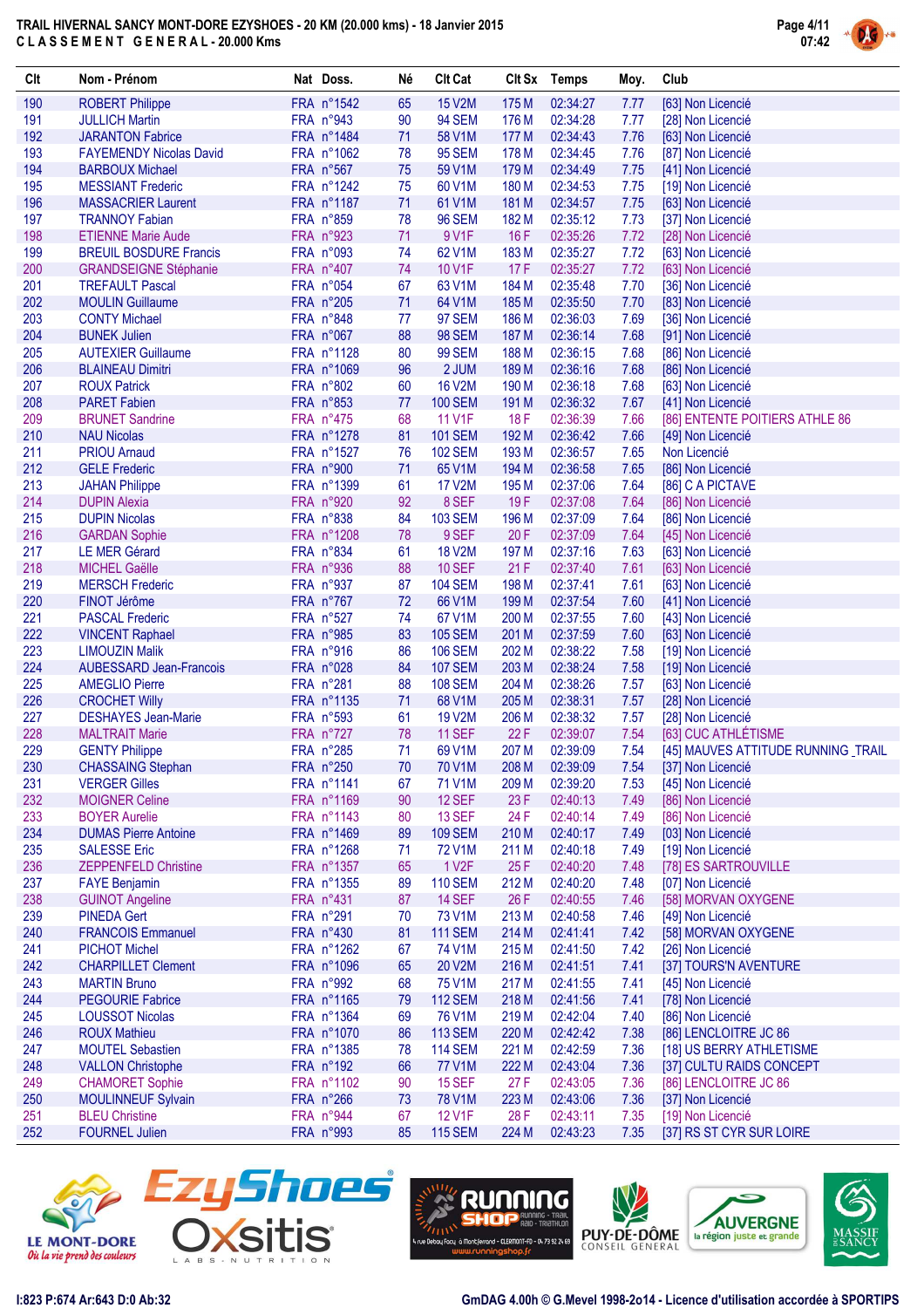

| Clt        | Nom - Prénom                                           | Nat Doss.                | Né       | <b>Clt Cat</b>                   |                | Clt Sx Temps         | Moy.         | Club                                            |
|------------|--------------------------------------------------------|--------------------------|----------|----------------------------------|----------------|----------------------|--------------|-------------------------------------------------|
| 253        | <b>EVANO Nicolas</b>                                   | FRA n°1471               | 78       | <b>116 SEM</b>                   | 225 M          | 02:43:39             | 7.33         | [33] Non Licencié                               |
| 254        | <b>SIMAND Jean-Charles</b>                             | FRA n°1395               | 65       | 21 V2M                           | 226 M          | 02:43:42             | 7.33         | [63] Non Licencié                               |
| 255        | <b>THOMAS Sebastien</b>                                | FRA n°1277               | 81       | <b>117 SEM</b>                   | 227 M          | 02:43:47             | 7.33         | [63] Non Licencié                               |
| 256        | <b>DUMAS Pascal</b>                                    | FRA n°825                | 76       | <b>118 SEM</b>                   | 228 M          | 02:43:54             | 7.32         | [63] Non Licencié                               |
| 257        | <b>BOUDOYEN Benoit</b>                                 | FRA n°166                | 74       | 79 V1M                           | 229 M          | 02:43:54             | 7.32         | [63] Non Licencié                               |
| 258<br>259 | <b>FLEURY Stéphane</b>                                 | FRA n°583<br>FRA n°1558  | 76       | <b>119 SEM</b><br><b>22 V2M</b>  | 230 M<br>231 M | 02:43:56             | 7.32<br>7.32 | [41] Non Licencié                               |
| 260        | PERRAUDIN Jean-François<br><b>CASTANHO Jean-Claude</b> | FRA n°1472               | 61<br>64 | 23 V2M                           | 232 M          | 02:43:56<br>02:43:59 | 7.32         | [63] AS MONTFERRAND<br>[91] TEAM TRAIL EXPLORER |
| 261        | <b>ROUSSEAU David</b>                                  | FRA n°551                | 73       | 80 V1M                           | 233 M          | 02:44:16             | 7.31         | [41] Non Licencié                               |
| 262        | <b>BORDENAVE Jean-Luc</b>                              | FRA n°1203               | 84       | <b>120 SEM</b>                   | 234 M          | 02:44:22             | 7.30         | [16] Non Licencié                               |
| 263        | <b>SITBON Olivier</b>                                  | FRA n°649                | 81       | <b>121 SEM</b>                   | 235 M          | 02:44:22             | 7.30         | [18] Non Licencié                               |
| 264        | <b>GUENNET Patrice</b>                                 | FRA n°842                | 63       | 24 V2M                           | 236 M          | 02:44:30             | 7.29         | [36] Non Licencié                               |
| 265        | <b>VOIGNIER Claire</b>                                 | FRA n°1312               | 73       | 13 V1F                           | 29 F           | 02:44:36             | 7.29         | [63] Non Licencié                               |
| 266        | <b>ALI MANDJEE Emmanuel</b>                            | FRA n°1241               | 84       | <b>122 SEM</b>                   | 237 M          | 02:44:43             | 7.29         | [63] Non Licencié                               |
| 267        | <b>AUDEBERT Jean Paul</b>                              | FRA n°684                | 58       | 25 V2M                           | 238 M          | 02:44:53             | 7.28         | [24] Non Licencié                               |
| 268        | <b>DUFLOUX Gilles</b>                                  | FRA n°377                | 62       | <b>26 V2M</b>                    | 239 M          | 02:44:58             | 7.27         | [44] CAP ENDURANCE                              |
| 269        | <b>FAYET Gerard</b>                                    | FRA n°1393               | 66       | 81 V1M                           | 240 M          | 02:45:15             | 7.26         | [63] Non Licencié                               |
| 270        | <b>DUBOIS Benjamin</b>                                 | FRA n°090                | 84       | <b>123 SEM</b>                   | 241 M          | 02:45:24             | 7.26         | [78] MBDA SPORT ATHLETISME                      |
| 271        | <b>HIBON Gerard</b>                                    | FRA n°1234               | 54       | 4 V3M                            | 242 M          | 02:45:25             | 7.25         | [45] Non Licencié                               |
| 272        | <b>BOUYON Franck</b>                                   | FRA n°260                | 75       | 82 V1M                           | 243 M          | 02:45:33             | 7.25         | [63] Non Licencié                               |
| 273        | <b>CAPRI Julien</b>                                    | FRA n°719<br>FRA n°1138  | 88       | <b>124 SEM</b><br><b>125 SEM</b> | 244 M          | 02:45:36             | 7.25         | [01] Non Licencié                               |
| 274<br>275 | <b>BARATON Pierrick</b><br><b>JACQUIN Bruno</b>        | FRA n°041                | 88<br>65 | 27 V2M                           | 245 M<br>246 M | 02:45:43<br>02:45:43 | 7.24<br>7.24 | [75] Non Licencié<br>[18] Non Licencié          |
| 276        | <b>EON Patrice</b>                                     | FRA n°333                | 75       | 83 V1M                           | 247 M          | 02:45:46             | 7.24         | [78] XTREM RUNNING TRAIL                        |
| 277        | <b>DARCHIS Victor</b>                                  | FRA n°999                | 81       | <b>126 SEM</b>                   | 248 M          | 02:45:47             | 7.24         | [63] Non Licencié                               |
| 278        | <b>NABOULET Jean Pierre</b>                            | FRA n°1245               | 64       | <b>28 V2M</b>                    | 249 M          | 02:45:50             | 7.24         | [19] PAYS DE BRIVE A C                          |
| 279        | <b>LAURENT Ludovic</b>                                 | FRA n°768                | 79       | <b>127 SEM</b>                   | 250 M          | 02:46:03             | 7.23         | [45] BALBUZARDS DE CHATENOY                     |
| 280        | <b>LE BAYON Olivier</b>                                | FRA n°959                | 70       | 84 V1M                           | 251 M          | 02:46:04             | 7.23         | [35] Non Licencié                               |
| 281        | <b>BEGUERIE Victor</b>                                 | FRA n°821                | 84       | <b>128 SEM</b>                   | 252 M          | 02:46:05             | 7.23         | [63] Non Licencié                               |
| 282        | <b>FAYEMENDY Charlotte</b>                             | FRA n°1373               | 86       | <b>16 SEF</b>                    | 30 F           | 02:46:10             | 7.22         | [87] Non Licencié                               |
| 283        | <b>LEMEUNIER Nicolas</b>                               | FRA n°904                | 80       | <b>129 SEM</b>                   | 253 M          | 02:46:12             | 7.22         | [69] Non Licencié                               |
| 284        | <b>JOUBERT Nicolas</b>                                 | FRA n°750                | 85       | <b>130 SEM</b>                   | 254 M          | 02:46:23             | 7.21         | [43] Non Licencié                               |
| 285        | <b>IMBERY Christian</b>                                | FRA n°1148               | 67       | 85 V1M                           | 255 M          | 02:46:34             | 7.20         | [63] Non Licencié                               |
| 286        | <b>BRICAULT Noel</b>                                   | FRA n°1078               | 50       | 5 V3M                            | 256 M          | 02:46:35             | 7.20         | [86] LENCLOITRE JC 86                           |
| 287        | <b>BILLIAU Raphael</b>                                 | FRA n°1356               | 71       | 86 V1M                           | 257 M          | 02:46:54             | 7.19         | [63] Non Licencié                               |
| 288<br>289 | <b>POMAREL Bruno</b><br><b>STROHL Jean Philippe</b>    | FRA n°888<br>FRA n°706   | 85<br>70 | <b>131 SEM</b><br>87 V1M         | 258 M<br>259 M | 02:46:54<br>02:47:02 | 7.19<br>7.18 | [19] VC COSNAC<br>[33] Non Licencié             |
| 290        | <b>HOUDEMONT Jean-Pierre</b>                           | FRA n°958                | 59       | 29 V2M                           | 260 M          | 02:47:15             | 7.18         | [18] ASA DU BERRY                               |
| 291        | <b>GRAS Philippe</b>                                   | FRA n°912                | 71       | 88 V1M                           | 261 M          | 02:47:28             | 7.17         | [19] Non Licencié                               |
| 292        | <b>CLUZAN Francis</b>                                  | FRA n°1087               | 63       | 30 V2M                           | 262 M          | 02:47:29             | 7.17         | [19] Non Licencié                               |
| 293        | QUESNE Jean-Luc                                        | FRA n°194                | 58       | 31 V2M                           | 263 M          | 02:47:35             | 7.16         | [63] BEAUMONT ATHLÉTIQUE CLUB                   |
| 294        | <b>GENESTIER Veronique</b>                             | FRA n°056                | 61       | 2 V <sub>2</sub> F               | 31 F           | 02:47:36             | 7.16         | [78] VERNEUIL AC                                |
| 295        | <b>MANSON Grégoire</b>                                 | FRA n°428                | 75       | 89 V1M                           | 264 M          | 02:47:39             | 7.16         | [28] TRI DUNOIS 28                              |
| 296        | <b>DELHOUME Pauline</b>                                | FRA n°315                | 86       | <b>17 SEF</b>                    | 32 F           | 02:47:39             | 7.16         | [87] Non Licencié                               |
| 297        | <b>DELMAS Eric</b>                                     | FRA n°1318               | 74       | 90 V1M                           | 265 M          | 02:47:41             | 7.16         | $[19]$ CAB                                      |
| 298        | <b>COMBALIE Lionel</b>                                 | FRA n°742                | 76       | <b>132 SEM</b>                   | 266 M          | 02:47:54             | 7.15         | [41] Non Licencié                               |
| 299        | <b>CHARBONNEL Nadege</b>                               | FRA n°1249               | 75       | 14 V1F                           | 33 F           | 02:47:59             | 7.14         | [15] Non Licencié                               |
| 300        | <b>BELIN Eric</b><br><b>GRIEU Quentin</b>              | FRA n°545                | 63       | 32 V2M                           | 267 M          | 02:48:09             | 7.14         | [58] MORVAN OXYGENE                             |
| 301<br>302 | <b>BAYLE Ludivine</b>                                  | FRA n°1310<br>FRA n°1561 | 89<br>90 | <b>133 SEM</b><br><b>18 SEF</b>  | 268 M<br>34 F  | 02:48:27<br>02:48:33 | 7.12<br>7.12 | [92] Non Licencié<br><b>EZYSHOES</b>            |
| 303        | <b>LEVASSEUR Thierry</b>                               | FRA n°050                | 63       | 33 V2M                           | 269 M          | 02:48:50             | 7.11         | [78] AS BAZAINVILLE                             |
| 304        | <b>ROQUET Jean</b>                                     | FRA n°771                | 67       | 91 V1M                           | 270 M          | 02:49:02             | 7.10         | [44] CAP ENDURANCE                              |
| 305        | <b>GARCIA Matthias</b>                                 | FRA n°148                | 85       | <b>134 SEM</b>                   | 271 M          | 02:49:20             | 7.09         | [63] Non Licencié                               |
| 306        | <b>GANDON Luc</b>                                      | FRA n°833                | 61       | 34 V2M                           | 272 M          | 02:49:22             | 7.09         | [02] AC CHATEAU-THIERRY                         |
| 307        | <b>MITEK Anaïs</b>                                     | FRA n°686                | 92       | <b>19 SEF</b>                    | 35 F           | 02:49:36             | 7.08         | [19] TULLE AC                                   |
| 308        | <b>MORET Xavier</b>                                    | FRA n°1283               | 62       | 35 V2M                           | 273 M          | 02:49:45             | 7.07         | [64] Non Licencié                               |
| 309        | <b>ROTY Charlotte</b>                                  | FRA n°1398               | 84       | <b>20 SEF</b>                    | 36 F           | 02:49:45             | 7.07         | [44] Non Licencié                               |
| 310        | <b>SAPIEN Jean-Michel</b>                              | FRA n°728                | 52       | 6 V3M                            | 274 M          | 02:49:46             | 7.07         | [03] Non Licencié                               |
| 311        | <b>CHARLOTON Vincent</b>                               | FRA n°082                | 72       | 92 V1M                           | 275 M          | 02:49:48             | 7.07         | [36] Non Licencié                               |
| 312        | <b>ERNOULT Patrick</b>                                 | FRA n°235                | 63       | 36 V2M                           | 276 M          | 02:49:51             | 7.07         | [06] Non Licencié                               |
| 313        | <b>GUEROUT Thierry</b>                                 | FRA n°562                | 68       | 93 V1M                           | 277 M          | 02:49:59             | 7.06         | [36] Non Licencié                               |
| 314<br>315 | <b>CIBOIS Franck</b><br><b>HOMMEAU David</b>           | FRA n°046<br>FRA n°1528  | 66<br>81 | 94 V1M<br><b>135 SEM</b>         | 278 M<br>279 M | 02:50:01<br>02:50:03 | 7.06<br>7.06 | [36] Non Licencié<br>[63] Non Licencié          |
|            |                                                        |                          |          |                                  |                |                      |              |                                                 |









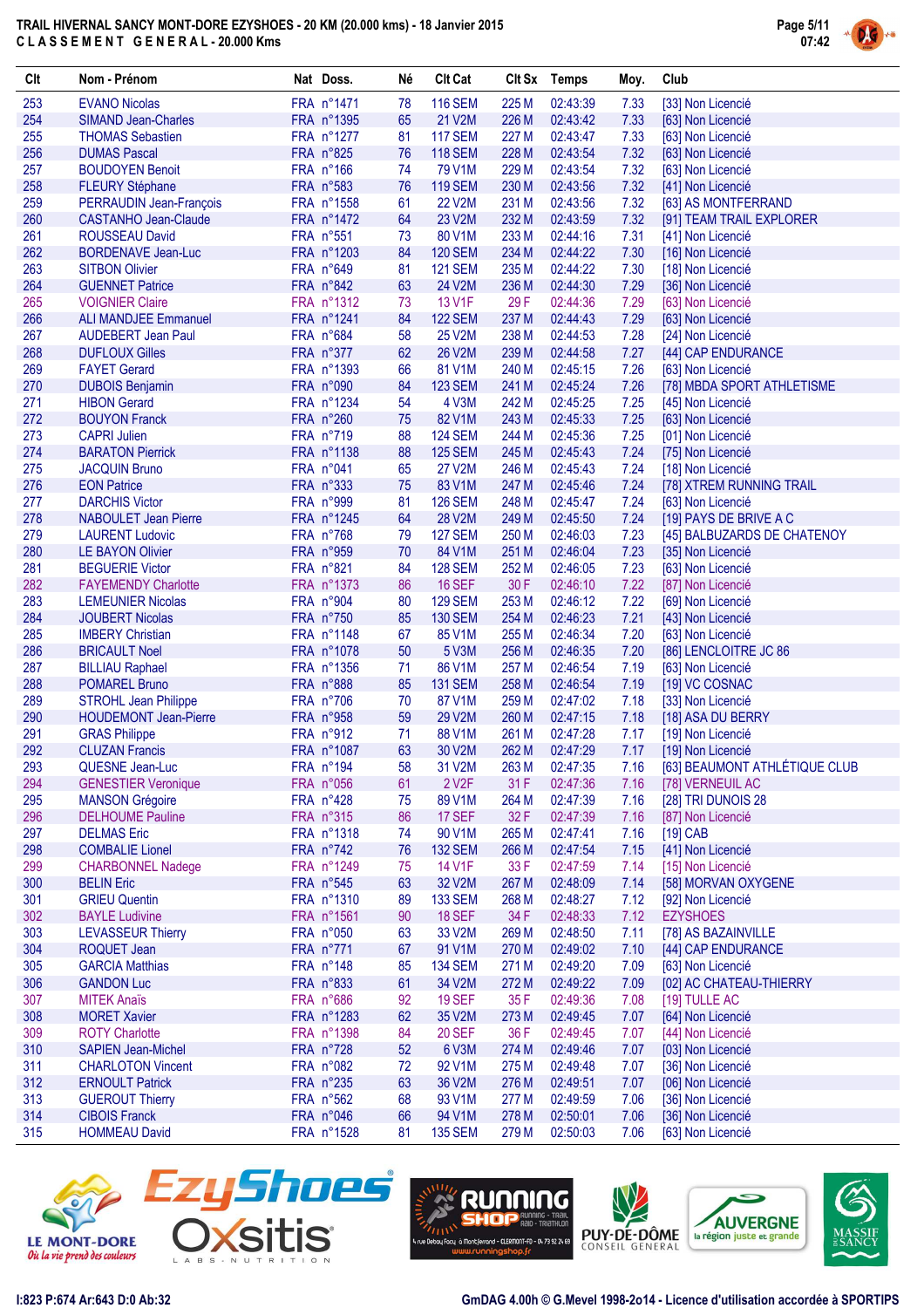

| Clt        | Nom - Prénom                                         | Nat Doss.               | Né       | <b>Clt Cat</b>            |                | Clt Sx Temps         | Moy.         | Club                                       |
|------------|------------------------------------------------------|-------------------------|----------|---------------------------|----------------|----------------------|--------------|--------------------------------------------|
| 316        | POMI Jean-Michel                                     | FRA n°1083              | 57       | 37 V2M                    | 280 M          | 02:50:32             | 7.04         | [18] ASA DU BERRY                          |
| 317        | <b>GEORGIN Christophe</b>                            | FRA n°1529              | 73       | 95 V1M                    | 281 M          | 02:50:48             | 7.03         | [63] Non Licencié                          |
| 318        | <b>ROUSSE Lois</b>                                   | FRA n°467               | 88       | <b>136 SEM</b>            | 282 M          | 02:50:55             | 7.02         | [86] LES CHABICHOUS                        |
| 319        | <b>DENIZE Edouard</b>                                | FRA n°1166              | 82       | <b>137 SEM</b>            | 283 M          | 02:51:27             | 7.00         | [37] Non Licencié                          |
| 320        | <b>SIMAND Laure Anne</b>                             | FRA n°1394              | 92       | <b>21 SEF</b>             | 37F            | 02:51:40             | 6.99         | [63] Non Licencié                          |
| 321        | <b>RODDE Philippe</b>                                | FRA n°976               | 62       | 38 V2M                    | 284 M          | 02:51:43             | 6.99         | [28] Non Licencié                          |
| 322        | <b>DESLIGNES Cyril</b>                               | FRA n°577               | 80       | <b>138 SEM</b>            | 285 M          | 02:51:45             | 6.99         | [63] Non Licencié                          |
| 323        | <b>GUY Laurent</b>                                   | FRA n°531               | 70       | 96 V1M                    | 286 M          | 02:51:49             | 6.98         | [03] Non Licencié                          |
| 324        | <b>BARD Marie Cécile</b>                             | FRA n°1045              | 75       | 15 V1F                    | 38 F           | 02:51:50             | 6.98         | [63] Non Licencié                          |
| 325        | <b>PLESSIS Yoann</b>                                 | FRA n°555               | 88       | <b>139 SEM</b>            | 287 M          | 02:51:57             | 6.98         | [78] Non Licencié                          |
| 326        | <b>POHL Andreas</b>                                  | FRA n°274               | 63       | 39 V2M                    | 288 M          | 02:51:59             | 6.98         | [50] Non Licencié                          |
| 327        | <b>CALLIET Pierre</b>                                | FRA n°529               | 81       | <b>140 SEM</b>            | 289 M          | 02:52:00             | 6.98         | [42] Non Licencié                          |
| 328<br>329 | <b>CHEVALIER Edouard</b>                             | FRA n°1224              | 81       | <b>141 SEM</b>            | 290 M          | 02:52:02             | 6.98         | [58] Non Licencié                          |
| 330        | <b>FRANCOIS Aurélien</b><br><b>BARANOWSKI Benoit</b> | FRA n°276<br>FRA n°019  | 88<br>74 | <b>142 SEM</b><br>97 V1M  | 291 M<br>292 M | 02:52:03<br>02:52:07 | 6.98<br>6.97 | [28] Non Licencié<br>[63] Non Licencié     |
| 331        | <b>RUTKOWSKI Virginie</b>                            | FRA n°512               | 63       | 3 V <sub>2</sub> F        | 39F            | 02:52:27             | 6.96         | [49] CA DU PAYS SAUMUROIS                  |
| 332        | <b>MILLOUX Michael</b>                               | FRA n°621               | 86       | <b>143 SEM</b>            | 293 M          | 02:53:15             | 6.93         | [18] S/L VS CHARTRES ATHLÉTISME            |
| 333        | <b>LAVENU Julien</b>                                 | FRA n°182               | 76       | <b>144 SEM</b>            | 294 M          | 02:53:30             | 6.92         | [86] Non Licencié                          |
| 334        | <b>GARDET Alaric</b>                                 | FRA n°868               | 92       | <b>145 SEM</b>            | 295 M          | 02:53:33             | 6.91         | [24] Non Licencié                          |
| 335        | <b>MORSCHEL Jean Marc</b>                            | FRA n°828               | 61       | 40 V2M                    | 296 M          | 02:53:38             | 6.91         | [63] BEAUMONT ATHLÉTIQUE CLUB              |
| 336        | <b>CRAYSSAC Maxime</b>                               | FRA n°1455              | 81       | <b>146 SEM</b>            | 297 M          | 02:53:46             | 6.91         | [63] Non Licencié                          |
| 337        | <b>MOHIB Yann</b>                                    | FRA n°954               | 90       | <b>147 SEM</b>            | 298 M          | 02:53:47             | 6.91         | [28] Non Licencié                          |
| 338        | <b>BOULET Christine</b>                              | FRA n°691               | 66       | 16 V1F                    | 40F            | 02:53:48             | 6.90         | [18] Non Licencié                          |
| 339        | <b>RUCHOUX Thomas</b>                                | FRA n°1378              | 90       | <b>148 SEM</b>            | 299 M          | 02:53:56             | 6.90         | [87] Non Licencié                          |
| 340        | <b>GAY Herve</b>                                     | FRA n°519               | 58       | 41 V2M                    | 300 M          | 02:53:58             | 6.90         | [03] Non Licencié                          |
| 341        | <b>ANDRONIKOS Estelle</b>                            | FRA n°1259              | 88       | <b>22 SEF</b>             | 41 F           | 02:54:00             | 6.90         | [75] Non Licencié                          |
| 342        | <b>MONTEIL Yorick</b>                                | FRA n°1236              | 73       | 98 V1M                    | 301 M          | 02:54:10             | 6.89         | [19] Non Licencié                          |
| 343        | <b>COUTURIER Marc</b>                                | FRA n°792               | 60       | 42 V2M                    | 302 M          | 02:54:16             | 6.89         | [18] US BERRY ATHLETISME                   |
| 344        | <b>NEUDER Nicolas</b>                                | FRA n°930               | 83       | <b>149 SEM</b>            | 303 M          | 02:54:38             | 6.87         | [35] Non Licencié                          |
| 345        | <b>RABIER Dominique</b>                              | FRA n°782               | 56       | 43 V2M                    | 304 M          | 02:54:42             | 6.87         | [63] Non Licencié                          |
| 346        | <b>COLMAGRO Philippe</b>                             | FRA n°1140              | 59       | 44 V2M                    | 305 M          | 02:55:21             | 6.84         | [86] Non Licencié                          |
| 347        | <b>CHAREUN Raphael</b>                               | FRA n°722               | 66       | 99 V1M                    | 306 M          | 02:55:44             | 6.83         | [63] Non Licencié                          |
| 348        | <b>CALU Lucie</b>                                    | FRA n°1113              | 81       | 23 SEF                    | 42F            | 02:55:46             | 6.83         | [28] Non Licencié                          |
| 349        | <b>CLUZAN Patrick</b>                                | FRA n°1335              | 64       | 45 V2M                    | 307 M          | 02:55:46             | 6.83         | [19] VC COSNAC                             |
| 350        | <b>RONDET Franck</b>                                 | FRA n°526               | 71       | 100 V1M                   | 308 M          | 02:55:46             | 6.83         | [43] Non Licencié                          |
| 351        | <b>HEBRARD Sylvie</b>                                | FRA n°605               | 65       | 4 V <sub>2</sub> F        | 43 F           | 02:55:48             | 6.83         | [63] Non Licencié                          |
| 352        | <b>VIAL Kevin</b>                                    | FRA n°125               | 85       | <b>150 SEM</b>            | 309 M          | 02:55:48             | 6.83         | [19] ELAN USSEL                            |
| 353        | <b>MICHELIER Christian</b>                           | FRA n°762               | 51       | 7 V3M                     | 310 M          | 02:55:52             | 6.82         | [34] Non Licencié                          |
| 354        | <b>GIROLD Sebastien</b>                              | FRA n°185               | 77       | <b>151 SEM</b>            | 311 M          | 02:55:55             | 6.82         | [03] Non Licencié                          |
| 355        | <b>ROCHER Aurelia</b>                                | FRA n°820               | 84       | <b>24 SEF</b>             | 44 F           | 02:56:05             | 6.82         | [63] Non Licencié                          |
| 356        | <b>BRUNOL Alain</b>                                  | FRA n°1042              | 56       | 46 V <sub>2</sub> M       | 312 M          | 02:56:08             | 6.81         | [03] Non Licencié                          |
| 357        | <b>LORTOLARY Pascal</b>                              | FRA n°1491              | 58       | 47 V2M                    | 313 M          | 02:56:34             | 6.80         | [86] BIPEDES DE ST CYR                     |
| 358<br>359 | <b>BARRAUD Patrick</b><br><b>GRANDJEAN Eric</b>      | FRA n°688<br>FRA n°1008 | 57       | 48 V2M                    | 314 M          | 02:56:36             | 6.80         | [18] Non Licencié<br>[63] S/L E. CEYRAT A. |
| 360        | <b>DAMON Olivier</b>                                 | FRA n°176               | 83<br>71 | <b>152 SEM</b><br>101 V1M | 315 M<br>316 M | 02:56:37<br>02:57:03 | 6.79<br>6.78 | [63] Non Licencié                          |
| 361        | <b>HERON Marthe</b>                                  | FRA n°405               | 77       | <b>25 SEF</b>             | 45 F           | 02:57:04             | 6.78         | [58] Non Licencié                          |
| 362        | <b>LARRET Romain</b>                                 | FRA n°1172              | 84       | <b>153 SEM</b>            | 317 M          | 02:57:05             | 6.78         | [91] HUREPOIX DOURDAN MAROLLES             |
| 363        | <b>BONNEROT Denis</b>                                | FRA n°856               | 74       | 102 V1M                   | 318 M          | 02:57:12             | 6.77         | [49] Non Licencié                          |
| 364        | <b>LACROIX Jerome</b>                                | FRA n°018               | 73       | 103 V1M                   | 319 M          | 02:57:15             | 6.77         | [45] Non Licencié                          |
| 365        | <b>FECHEROLLE Eric</b>                               | FRA n°639               | 62       | 49 V2M                    | 320 M          | 02:57:23             | 6.77         | [63] Non Licencié                          |
| 366        | <b>CHELLES Pierre</b>                                | FRA n°230               | 71       | 104 V1M                   | 321 M          | 02:57:31             | 6.76         | [63] Non Licencié                          |
| 367        | <b>MEYNIE Benoit</b>                                 | FRA n°179               | 87       | <b>154 SEM</b>            | 322 M          | 02:57:51             | 6.75         | [19] Non Licencié                          |
| 368        | <b>CADOUOT Frederic</b>                              | FRA n°933               | 71       | 105 V1M                   | 323 M          | 02:58:07             | 6.74         | [86] Non Licencié                          |
| 369        | <b>PICHERIT Loic</b>                                 | FRA n°456               | 65       | 50 V2M                    | 324 M          | 02:58:10             | 6.74         | [45] Non Licencié                          |
| 370        | <b>ARNOULD Sébastien</b>                             | FRA n°619               | 84       | <b>155 SEM</b>            | 325 M          | 02:58:13             | 6.73         | [03] Non Licencié                          |
| 371        | <b>CHASLES Anne-Marie</b>                            | FRA n°517               | 63       | 5 V2F                     | 46 F           | 02:58:29             | 6.72         | [37] TREK TOURS ENDURANCE                  |
| 372        | <b>LEPLANQUAIS Franck</b>                            | FRA n°1416              | 64       | 51 V2M                    | 326 M          | 02:58:38             | 6.72         | [86] Non Licencié                          |
| 373        | <b>SIVAULT Herve</b>                                 | FRA n°872               | 74       | 106 V1M                   | 327 M          | 02:58:38             | 6.72         | [86] LES GAZELLES ANTRAN                   |
| 374        | <b>CLISSON Stephanie</b>                             | FRA n°1301              | 73       | <b>17 V1F</b>             | 47 F           | 02:58:48             | 6.71         | [79] Non Licencié                          |
| 375        | <b>GEAY Sonia</b>                                    | FRA n°1021              | 82       | <b>26 SEF</b>             | 48 F           | 02:59:02             | 6.70         | [33] US TALENCE                            |
| 376        | <b>GALLAUD Moïse</b>                                 | FRA n°1065              | 78       | <b>156 SEM</b>            | 328 M          | 02:59:16             | 6.69         | [36] LB CHATEAUROUX                        |
| 377        | <b>COUNILLET Stéphane</b>                            | FRA n°1246              | 70       | 107 V1M                   | 329 M          | 02:59:17             | 6.69         | [36] LB CHATEAUROUX                        |
| 378        | <b>SUDRES Sebastien</b>                              | FRA n°589               | 76       | <b>157 SEM</b>            | 330 M          | 02:59:21             | 6.69         | [45] Non Licencié                          |









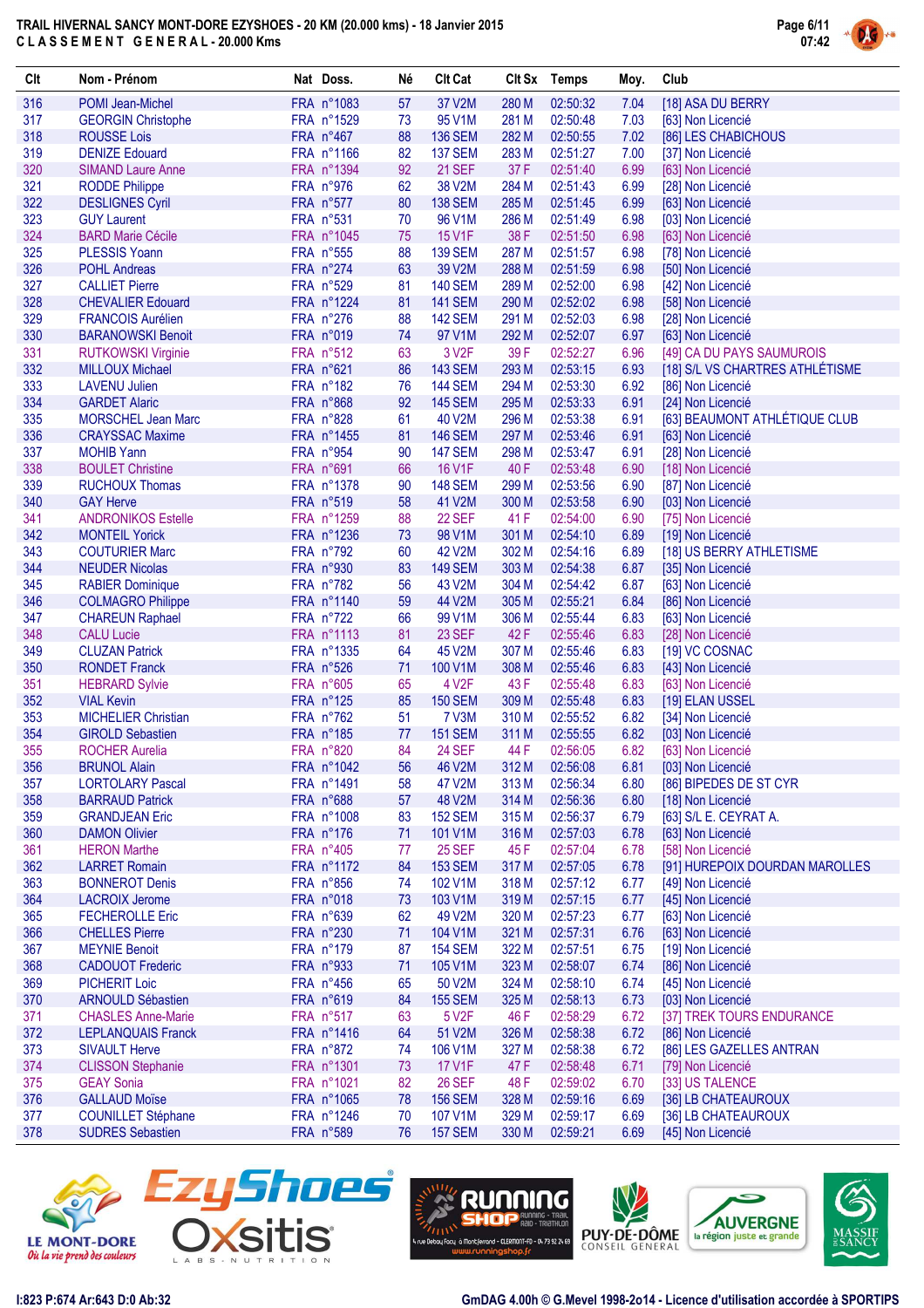

| Clt | Nom - Prénom                    | Nat Doss.  | Né | <b>Clt Cat</b>     | Clt Sx | Temps    | Moy. | Club                                   |
|-----|---------------------------------|------------|----|--------------------|--------|----------|------|----------------------------------------|
| 379 | <b>RENOTON Sebastien</b>        | FRA n°409  | 72 | 108 V1M            | 331 M  | 02:59:25 | 6.69 | [37] Non Licencié                      |
| 380 | <b>BORIE Christelle</b>         | FRA n°1186 | 67 | <b>18 V1F</b>      | 49F    | 02:59:25 | 6.69 | [19] Non Licencié                      |
| 381 | <b>EL RHANDOUR Florent</b>      | FRA n°1392 | 81 | <b>158 SEM</b>     | 332 M  | 02:59:26 | 6.69 | [63] Non Licencié                      |
| 382 | <b>AHR Bertrand</b>             | FRA n°113  | 75 | 109 V1M            | 333 M  | 02:59:31 | 6.68 | [45] Non Licencié                      |
| 383 | <b>RAUCAZ Christian</b>         | FRA n°687  | 63 | 52 V2M             | 334 M  | 02:59:59 | 6.67 | [18] Non Licencié                      |
| 384 | <b>BEZAGUET Philippe</b>        | FRA n°303  | 64 | 53 V2M             | 335 M  | 03:00:01 | 6.67 | [78] XTREM RUNNING TRAIL               |
| 385 | <b>BIGOT Christophe</b>         | FRA n°791  | 66 | 110 V1M            | 336 M  | 03:00:26 | 6.65 | [45] Non Licencié                      |
| 386 | <b>LALLEMAND Marc</b>           | FRA n°145  | 64 | 54 V2M             | 337 M  | 03:00:26 | 6.65 | [77] Non Licencié                      |
| 387 | <b>LAGNIEL Erick</b>            | FRA n°682  | 64 | 55 V2M             | 338 M  | 03:00:27 | 6.65 | [78] DOMONT                            |
| 388 | <b>LOPES Didier</b>             | FRA n°162  | 58 | 56 V2M             | 339 M  | 03:00:27 | 6.65 | [77] Non Licencié                      |
| 389 | <b>MESCLIER William</b>         | FRA n°988  | 84 | <b>159 SEM</b>     | 340 M  | 03:00:29 | 6.65 | [75] Non Licencié                      |
| 390 | <b>GIRARD Adeline</b>           | FRA n°058  | 91 | 27 SEF             | 50F    | 03:00:33 | 6.65 | [86] Non Licencié                      |
| 391 | <b>BLANCHE Eric</b>             | FRA n°1271 | 74 | 111 V1M            | 341 M  | 03:00:47 | 6.64 | [45] Non Licencié                      |
| 392 | <b>GARDET Jean-Marc</b>         | FRA n°1585 | 52 | 8 V3M              | 342 M  | 03:00:50 | 6.64 | [02] AS ST PANTALEON                   |
| 393 | <b>LE SOURNE Sebastien</b>      | FRA n°208  | 78 | <b>160 SEM</b>     | 343 M  | 03:01:05 | 6.63 | [86] Non Licencié                      |
| 394 | <b>AURIAU Romain</b>            | FRA n°473  | 88 | <b>161 SEM</b>     | 344 M  | 03:01:07 | 6.63 | [37] TREK TOURS ENDURANCE              |
| 395 | <b>DAMIENS Lionel</b>           | FRA n°1194 | 66 | 112 V1M            | 345 M  | 03:01:14 | 6.62 | [63] BEAUMONT ATHLÉTIQUE CLUB          |
| 396 | <b>LELIEVRE Franck</b>          | FRA n°504  | 67 | 113 V1M            | 346 M  | 03:02:01 | 6.59 | [19] Non Licencié                      |
| 397 | <b>KERVELLA Cédric</b>          | FRA n°016  | 79 | <b>162 SEM</b>     | 347 M  | 03:02:14 | 6.58 | [79] K'MOUSS TEAM                      |
| 398 | <b>BATTAGLIA HERRERA Isabel</b> | FRA n°1311 | 71 | 19 V1F             | 51 F   | 03:02:26 | 6.58 | [63] BEAUMONT ATHLÉTIQUE CLUB          |
| 399 | <b>LACASSAGNE Pascal</b>        | FRA n°1326 | 58 | 57 V2M             | 348 M  | 03:02:29 | 6.58 | [19] PAYS DE BRIVE A C                 |
| 400 | <b>PROVOOST Pierre</b>          | FRA n°857  | 92 | <b>163 SEM</b>     | 349 M  | 03:02:29 | 6.58 | [28] Non Licencié                      |
| 401 | <b>LE PORS Allan</b>            | FRA n°1555 | 75 | 114 V1M            | 350 M  | 03:02:38 | 6.57 | [45] Non Licencié                      |
| 402 | <b>MAHO Philippe</b>            | FRA n°251  | 67 | 115 V1M            | 351 M  | 03:02:45 | 6.57 | [45] Non Licencié                      |
| 403 | <b>VANNIER Sophie</b>           | FRA n°1276 | 80 | <b>28 SEF</b>      | 52F    | 03:02:45 | 6.57 | [45] Non Licencié                      |
| 404 | <b>MORIN Florence</b>           | FRA n°658  | 64 | 58 V2M             | 352 M  | 03:03:02 | 6.56 | [36] Non Licencié                      |
| 405 | <b>MASDEU Joseph</b>            | FRA n°376  | 63 | 59 V2M             | 353 M  | 03:03:15 | 6.55 | [63] BEAUMONT ATHLÉTIQUE CLUB          |
| 406 | <b>DESCHAMPS Cecile</b>         | FRA n°199  | 80 | 29 SEF             | 53F    | 03:03:19 | 6.55 | [45] Non Licencié                      |
| 407 | <b>TROMPAT Francois</b>         | FRA n°1387 | 77 | <b>164 SEM</b>     | 354 M  | 03:03:28 | 6.54 | [63] Non Licencié                      |
| 408 | <b>CHAUVEAU-DUSAUD Nathalie</b> | FRA n°411  | 64 | 6 V2F              | 54 F   | 03:03:34 | 6.54 | [28] VÉLO SPORT CHARTRAIN              |
| 409 | <b>BARRASSON Nicolas</b>        | FRA n°614  | 84 | <b>165 SEM</b>     | 355 M  | 03:03:38 | 6.53 | [78] Non Licencié                      |
| 410 | <b>HANNAOUI Kadija</b>          | FRA n°1185 | 74 | 20 V1F             | 55F    | 03:04:05 | 6.52 | [63] BEAUMONT ATHLÉTIQUE CLUB          |
| 411 | <b>CHARTRAIN Fanny</b>          | FRA n°1504 | 82 | <b>30 SEF</b>      | 56 F   | 03:04:25 | 6.51 | [63] Non Licencié                      |
| 412 | <b>AUFAUVRE Bruno</b>           | FRA n°261  | 65 | 60 V2M             | 356 M  | 03:04:50 | 6.49 | [63] Non Licencié                      |
| 413 | <b>BERNARD Alain</b>            | FRA n°725  | 66 | 116 V1M            | 357 M  | 03:05:07 | 6.48 | [63] Non Licencié                      |
| 414 | <b>BASSERIE Pauline</b>         | FRA n°1086 | 85 | <b>31 SEF</b>      | 57 F   | 03:05:10 | 6.48 | [45] Non Licencié                      |
| 415 | <b>PICHOT Sophie</b>            | FRA n°412  | 77 | <b>32 SEF</b>      | 58 F   | 03:05:52 | 6.46 | [28] VS CHARTRES                       |
| 416 | <b>POUMAILLOUX Philippe</b>     | FRA n°1115 | 68 | 117 V1M            | 358 M  | 03:05:53 | 6.46 | [86] LENCLOITRE JC 86                  |
| 417 | <b>YCHARD Marc</b>              | FRA n°1408 | 65 | 61 V2M             | 359 M  | 03:06:04 | 6.45 | [63] Non Licencié                      |
| 418 | <b>VIGUES Jean Francois</b>     | FRA n°1382 | 75 | 118 V1M            | 360 M  | 03:06:17 | 6.44 | [63] Non Licencié                      |
| 419 | <b>GENDRE Paul-Henri</b>        | FRA n°155  | 66 | 119 V1M            | 361 M  | 03:06:18 | 6.44 | [63] Non Licencié                      |
| 420 | <b>ACHARD Vincent</b>           | FRA n°1327 | 84 | <b>166 SEM</b>     | 362 M  | 03:06:37 | 6.43 | [49] Non Licencié                      |
| 421 | <b>LEPINTEUR Frederic</b>       | FRA n°759  | 68 | 120 V1M            | 363 M  | 03:06:37 | 6.43 | [27] BIPEDES BERNEYENS                 |
| 422 | <b>POTAGE Floriane</b>          | FRA n°1346 | 83 | <b>33 SEF</b>      | 59F    | 03:06:42 | 6.43 | [75] ATHLÉTIC XVEME                    |
| 423 | <b>BARBIN Virginie</b>          | FRA n°1023 | 74 | 21 V1F             | 60 F   | 03:06:44 | 6.43 | [49] Non Licencié                      |
| 424 | <b>VERRIEST Chrystelle</b>      | FRA n°329  | 72 | 22 V1F             | 61 F   | 03:07:03 | 6.42 | [03] Non Licencié                      |
| 425 | <b>EYMERI Arnaud</b>            | FRA n°990  | 87 | <b>167 SEM</b>     | 364 M  | 03:07:07 | 6.41 | [75] Non Licencié                      |
| 426 | <b>SENNAT Thierry</b>           | FRA n°102  | 73 | 121 V1M            | 365 M  | 03:07:31 | 6.40 | [63] Non Licencié                      |
| 427 | <b>BUREAU David</b>             | FRA n°1269 | 71 | 122 V1M            | 366 M  | 03:07:45 | 6.39 | [37] Non Licencié                      |
| 428 | <b>COGNARD Anthony</b>          | FRA n°1119 | 75 | 123 V1M            | 367 M  | 03:07:56 | 6.39 | [86] LENCLOITRE JC 86                  |
| 429 | <b>PORTIER Ludovic</b>          | FRA n°1040 | 72 | 124 V1M            | 368 M  | 03:08:02 | 6.38 | [49] Non Licencié                      |
| 430 | <b>DEGLIN Anne Charlotte</b>    | FRA n°1152 | 87 | <b>34 SEF</b>      | 62 F   | 03:08:19 | 6.37 | [63] Non Licencié                      |
| 431 | <b>BENITO Lesly</b>             | FRA n°772  | 86 | <b>35 SEF</b>      | 63F    | 03:08:20 | 6.37 | [45] Non Licencié                      |
| 432 | <b>DEGLIN Marie Helene</b>      | FRA n°1151 | 58 | <b>7 V2F</b>       | 64 F   | 03:08:20 | 6.37 | [63] Non Licencié                      |
| 433 | <b>BLANVILLAIN Jean Paul</b>    | FRA n°680  | 58 | 62 V2M             | 369 M  | 03:08:24 | 6.37 | [45] ASFAS TRIATHLON                   |
| 434 | <b>LOHIER Stephane</b>          | FRA n°426  | 72 | 125 V1M            | 370 M  | 03:08:26 | 6.37 | [37] STMICROELECTRONICS                |
| 435 | <b>ALLARD Marie</b>             | FRA n°497  | 61 | 8 V <sub>2</sub> F | 65F    | 03:08:29 | 6.37 | [63] Non Licencié                      |
| 436 | <b>ALLARD Jean-Marie</b>        | FRA n°1150 | 58 | 63 V2M             | 371 M  | 03:08:29 | 6.37 | [63] Non Licencié                      |
| 437 | <b>ARASZKIEWIRZ Gerard</b>      | FRA n°174  | 53 | 9 V3M              | 372 M  | 03:08:40 | 6.36 | [60] Non Licencié                      |
| 438 | <b>DAMIENS Patricia</b>         | FRA n°1191 | 68 | 23 V1F             | 66 F   | 03:08:40 | 6.36 | [63] BEAUMONT ATHLÉTIQUE CLUB          |
| 439 | <b>CROSNIER Alain</b>           | FRA n°677  | 47 | <b>10 V3M</b>      | 373 M  | 03:08:57 | 6.35 | [45] LES LENTS ABRAYSIENS              |
| 440 | <b>DAMOURETTE Stephane</b>      | FRA n°918  | 71 | 126 V1M            | 374 M  | 03:09:01 | 6.35 | [36] LA BERRICHONNE CHATEAUROUX ATHLET |
| 441 | <b>LAMBERT</b> Emmanuel         | FRA n°1064 | 69 | 127 V1M            | 375 M  | 03:09:15 | 6.34 | [86] LENCLOITRE JC 86                  |
|     |                                 |            |    |                    |        |          |      |                                        |









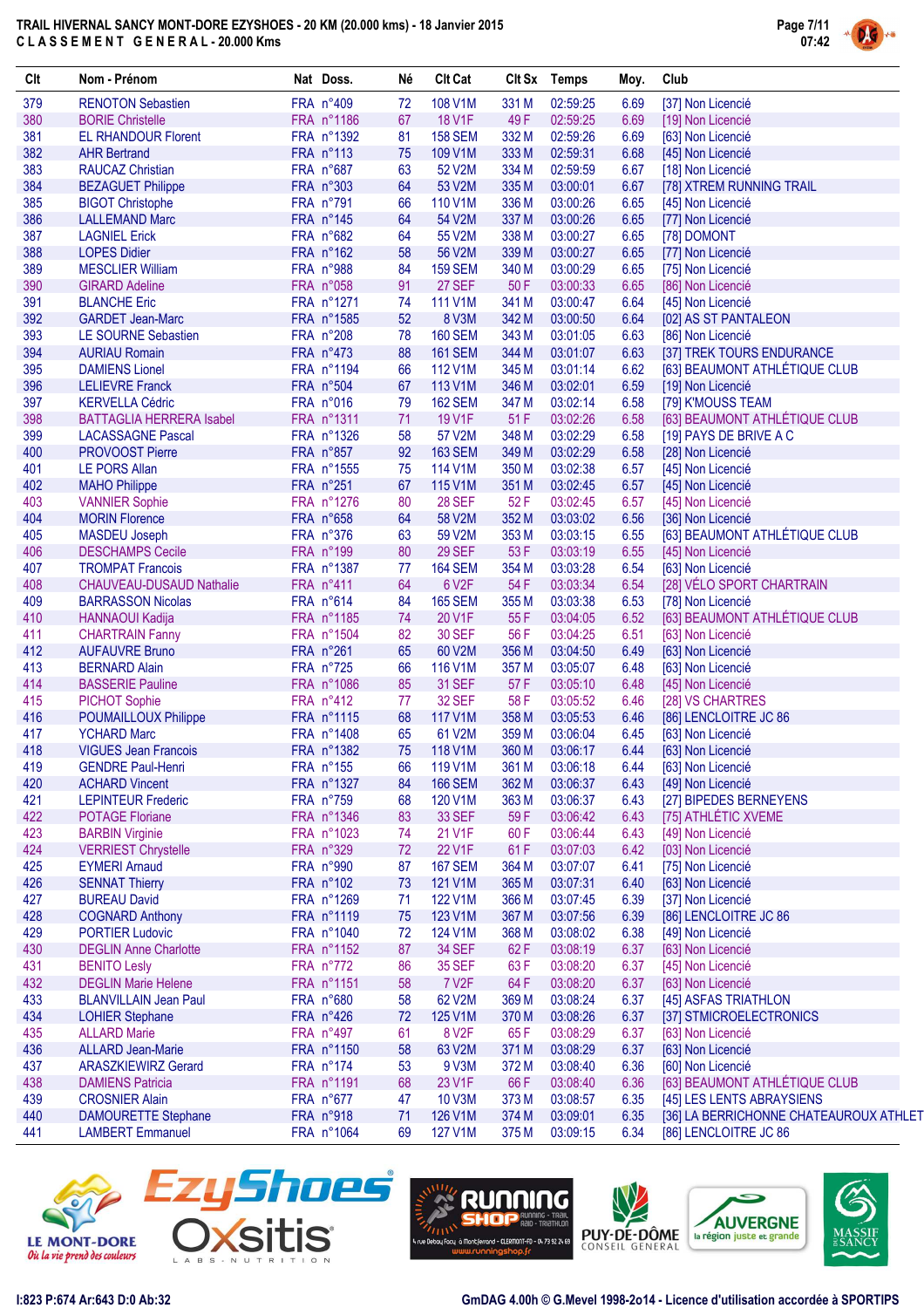

| Clt        | Nom - Prénom                                      | Nat Doss.                | Né       | <b>Clt Cat</b>                   |                | Clt Sx Temps         | Moy.         | Club                                       |
|------------|---------------------------------------------------|--------------------------|----------|----------------------------------|----------------|----------------------|--------------|--------------------------------------------|
| 442        | <b>MALAVAL Christian</b>                          | FRA n°746                | 61       | 64 V2M                           | 376 M          | 03:09:23             | 6.34         | [63] Non Licencié                          |
| 443        | <b>CAVARD Aurore</b>                              | FRA n°611                | 74       | 24 V1F                           | 67 F           | 03:09:55             | 6.32         | [63] ASPTT                                 |
| 444        | <b>LHUILIER Emmanuel</b>                          | FRA n°558                | 67       | 128 V1M                          | 377 M          | 03:10:00             | 6.32         | [36] Non Licencié                          |
| 445        | <b>MOULINEAU Nadege</b>                           | FRA n°1193               | 72       | 25 V1F                           | 68 F           | 03:10:08             | 6.31         | [17] Non Licencié                          |
| 446        | <b>FERRANDEZ Anne-Claire</b>                      | FRA n°841                | 82       | <b>36 SEF</b>                    | 69F            | 03:10:08             | 6.31         | [24] Non Licencié                          |
| 447        | <b>HIERNARD Carole</b>                            | FRA n°1137               | 69       | 26 V1F                           | 70 F           | 03:10:09             | 6.31         | [86] Non Licencié                          |
| 448<br>449 | <b>TEILLOT Claire</b><br><b>TEILLOT Didier</b>    | FRA n°480<br>FRA n°478   | 88<br>53 | 37 SEF<br><b>11 V3M</b>          | 71 F<br>378 M  | 03:10:19<br>03:10:19 | 6.31<br>6.31 | [63] Non Licencié<br>[63] Non Licencié     |
| 450        | <b>THEVENET Maryline</b>                          | FRA n°078                | 74       | <b>27 V1F</b>                    | 72F            | 03:10:50             | 6.29         | [03] EAMYA                                 |
| 451        | <b>BUREAU Florian</b>                             | FRA n°721                | 73       | 129 V1M                          | 379 M          | 03:11:14             | 6.28         | [37] Non Licencié                          |
| 452        | <b>LEGER Patrick</b>                              | FRA n°471                | 59       | 65 V2M                           | 380 M          | 03:11:17             | 6.27         | [85] Non Licencié                          |
| 453        | <b>MARRAOUI Wissam</b>                            | FRA n°1429               | 82       | <b>168 SEM</b>                   | 381 M          | 03:11:37             | 6.26         | [63] Non Licencié                          |
| 454        | <b>MARRAOUI Olivier</b>                           | FRA n°1466               | 77       | <b>169 SEM</b>                   | 382 M          | 03:11:38             | 6.26         | [34] Non Licencié                          |
| 455        | PENNEQUIN Virginie                                | FRA n°1097               | 71       | 28 V1F                           | 73F            | 03:11:47             | 6.26         | [78] RAMBOUILET SPORTS ATHLETISME          |
| 456        | <b>PENNEQUIN Manuel</b>                           | FRA n°1101               | 66       | 130 V1M                          | 383 M          | 03:11:47             | 6.26         | [78] FREE IRON TEAM                        |
| 457        | <b>CHALEIX Laurent</b>                            | FRA n°1004               | 63       | 66 V2M                           | 384 M          | 03:11:50             | 6.26         | [63] Non Licencié                          |
| 458        | <b>MICOUD Cecile</b>                              | FRA n°472                | 71       | 29 V1F                           | 74 F           | 03:11:50             | 6.26         | [85] Non Licencié                          |
| 459        | <b>BERTHOUIN Claude</b>                           | FRA n°865                | 57       | 67 V2M                           | 385 M          | 03:11:54             | 6.25         | [37] TOURS'N AVENTURE                      |
| 460        | <b>PENEZ Jean Louis</b>                           | FRA n°1477               | 58       | 68 V2M                           | 386 M          | 03:11:56             | 6.25         | [63] Non Licencié                          |
| 461        | <b>LAROCHE Beatrice</b>                           | FRA n°1482               | 72       | 30 V1F                           | 75 F           | 03:11:56             | 6.25         | [63] Non Licencié                          |
| 462        | <b>DUVAL Christophe</b>                           | FRA n°1439               | 65       | 69 V2M                           | 387 M          | 03:11:57             | 6.25         | [36] LB CHATEAUROUX                        |
| 463        | <b>LANCEREAU Marine</b>                           | FRA n°701                | 85       | <b>38 SEF</b>                    | 76 F           | 03:12:09             | 6.25         | [86] Non Licencié                          |
| 464<br>465 | <b>GATILLON Benoit</b>                            | FRA n°994                | 80       | <b>170 SEM</b>                   | 388 M          | 03:12:18             | 6.24<br>6.23 | [86] Non Licencié                          |
| 466        | <b>BOUCHER Nicolas</b><br><b>CHANLIAU Vincent</b> | FRA n°414<br>FRA n°424   | 80<br>83 | <b>171 SEM</b><br><b>172 SEM</b> | 389 M<br>390 M | 03:12:30<br>03:12:51 | 6.22         | [45] Non Licencié<br>[63] Non Licencié     |
| 467        | <b>DUBOIS Valérie</b>                             | FRA n°960                | 73       | 31 V1F                           | 77 F           | 03:12:58             | 6.22         | [86] Non Licencié                          |
| 468        | <b>LELIEVRE Chloe</b>                             | FRA n°1341               | 92       | <b>39 SEF</b>                    | 78F            | 03:13:30             | 6.20         | [19] BRIVE LIMOUSIN TRIATHLON              |
| 469        | <b>MARTINS Florent</b>                            | FRA n°1340               | 89       | <b>173 SEM</b>                   | 391 M          | 03:13:31             | 6.20         | [19] BRIVE LIMOUSIN TRIATHLON              |
| 470        | <b>BETHUEL Julien</b>                             | FRA n°595                | 87       | <b>174 SEM</b>                   | 392 M          | 03:13:42             | 6.20         | [35] Non Licencié                          |
| 471        | <b>BERNARD Melissa</b>                            | FRA n°1020               | 78       | <b>40 SEF</b>                    | 79F            | 03:14:07             | 6.18         | [19] Non Licencié                          |
| 472        | <b>SIMONNET Eva</b>                               | FRA n°161                | 77       | 41 SEF                           | 80F            | 03:14:08             | 6.18         | [86] Non Licencié                          |
| 473        | <b>MARDON Jean-Luc</b>                            | FRA n°557                | 58       | 70 V2M                           | 393 M          | 03:14:08             | 6.18         | [49] Non Licencié                          |
| 474        | <b>CREPIN Virginie</b>                            | FRA n°084                | 73       | 32 V1F                           | 81F            | 03:14:13             | 6.18         | [83] Non Licencié                          |
| 475        | <b>PERRIN Bastien</b>                             | FRA n°1003               | 83       | <b>175 SEM</b>                   | 394 M          | 03:14:15             | 6.18         | [37] RSSC ATHLÉ                            |
| 476        | <b>DEVAUD Jean Louis</b>                          | FRA n°606                | 56       | 71 V2M                           | 395 M          | 03:14:45             | 6.16         | [87] CC NIEUL                              |
| 477        | <b>GOURSEAUD Annette</b>                          | FRA n°607                | 64       | 9 V <sub>2</sub> F               | 82F            | 03:14:46             | 6.16         | [87] CC NIEUL                              |
| 478        | <b>LAURUT Thea</b>                                | FRA n°059                | 89       | 42 SEF                           | 83F            | 03:14:59             | 6.15         | [19] Non Licencié                          |
| 479<br>480 | <b>SIMAND Agnes</b><br><b>GENDRE Louis-Adrien</b> | FRA n°1381<br>FRA n°158  | 64<br>96 | 10 V2F<br>3 JUM                  | 84 F<br>396 M  | 03:15:01<br>03:15:10 | 6.15<br>6.15 | [63] Non Licencié                          |
| 481        | <b>TOLSULTANOV Khamzat</b>                        | FRA n°752                | 97       | 4 JUM                            | 397 M          | 03:15:19             | 6.14         | [63] Non Licencié<br>[43] Non Licencié     |
| 482        | <b>LEHOUX Audrey</b>                              | FRA n°221                | 84       | 43 SEF                           | 85F            | 03:15:47             | 6.13         | [92] Non Licencié                          |
| 483        | <b>GALDEANO Nicolas</b>                           | FRA n°171                | 66       | 131 V1M                          | 398 M          | 03:15:47             | 6.13         | [78] VAC ATHLETISME                        |
| 484        | <b>POTIER Vincent</b>                             | FRA n°1384               | 81       | <b>176 SEM</b>                   | 399 M          | 03:15:51             | 6.13         | [91] Non Licencié                          |
| 485        | <b>VERNEAU Laurent</b>                            | FRA n°314                | 66       | 132 V1M                          | 400 M          | 03:16:23             | 6.11         | [41] Non Licencié                          |
| 486        | <b>JEUDY Magali</b>                               | FRA n°1237               | 69       | 33 V1F                           | 86 F           | 03:16:29             | 6.11         | [86] Non Licencié                          |
| 487        | <b>LORENTIN François</b>                          | FRA n°720                | 74       | 133 V1M                          | 401 M          | 03:16:31             | 6.11         | [44] Non Licencié                          |
| 488        | <b>ALLARD Frederic</b>                            | FRA n°670                | 73       | 134 V1M                          | 402 M          | 03:17:07             | 6.09         | [72] Non Licencié                          |
| 489        | <b>COUTANT Frederic</b>                           | FRA n°668                | 69       | 135 V1M                          | 403 M          | 03:17:25             | 6.08         | [17] Non Licencié                          |
| 490        | <b>EHRENGARDT Delphine</b>                        | FRA n°264                | 71       | 34 V1F                           | 87F            | 03:17:26             | 6.08         | [24] PERIGUEUX RUNNING                     |
| 491        | <b>BECHU Michael</b>                              | FRA n°297                | 71       | 136 V1M                          | 404 M          | 03:17:35             | 6.07         | [28] XTREM RUNNING TRAIL                   |
| 492        | <b>LAFONT Mireille</b>                            | FRA n°805                | 66       | 35 V1F                           | 88F            | 03:17:44             | 6.07         | [16] Non Licencié                          |
| 493        | <b>GABRIOT Christelle</b>                         | FRA n°075<br>FRA n°866   | 73       | 36 V1F                           | 89 F           | 03:17:57             | 6.06         | [49] Non Licencié                          |
| 494        | <b>SIVAULT Elodie</b>                             |                          | 75       | 37 V1F                           | 90F            | 03:18:03             | 6.06         | [86] LES GAZELLES ANTRAN                   |
| 495<br>496 | <b>GIRAUD Valerie</b><br><b>COUTON Raphael</b>    | FRA n°1105<br>FRA n°1084 | 71<br>70 | 38 V1F<br>137 V1M                | 91 F<br>405 M  | 03:19:04<br>03:19:04 | 6.03<br>6.03 | [86] Non Licencié<br>[86] LENCLOITRE JC 86 |
| 497        | <b>ROSSIGNOL Patrick</b>                          | FRA n°036                | 61       | <b>72 V2M</b>                    | 406 M          | 03:19:57             | 6.00         | [63] Non Licencié                          |
| 498        | <b>MEULIN Patrice</b>                             | FRA n°891                | 74       | 138 V1M                          | 407 M          | 03:20:24             | 5.99         | [86] LES GAZELLES ANTRAN                   |
| 499        | <b>LORTIE Luc</b>                                 | FRA n°258                | 54       | <b>12 V3M</b>                    | 408 M          | 03:20:53             | 5.97         | [49] S/L RACING CLUB DOUESSIN              |
| 500        | <b>BOUSSET EP. BERLAND Tatiana</b>                | FRA n°448                | 71       | 39 V1F                           | 92 F           | 03:21:33             | 5.95         | [78] Non Licencié                          |
| 501        | <b>RAUCAZ Catherine</b>                           | FRA n°689                | 65       | 11 V <sub>2</sub> F              | 93 F           | 03:21:48             | 5.95         | [18] ASA DU BERRY                          |
| 502        | <b>CASTAGNETTI Bertrand</b>                       | FRA n°1132               | 67       | 139 V1M                          | 409 M          | 03:21:58             | 5.94         | [45] Non Licencié                          |
| 503        | ROMAGNÉ Cindy                                     | FRA n°817                | 84       | <b>44 SEF</b>                    | 94 F           | 03:22:08             | 5.94         | [72] Non Licencié                          |
| 504        | COTTEAUX-SERRE Frédéric                           | FRA n°1199               | 70       | 140 V1M                          | 410 M          | 03:22:50             | 5.92         | [45] Non Licencié                          |









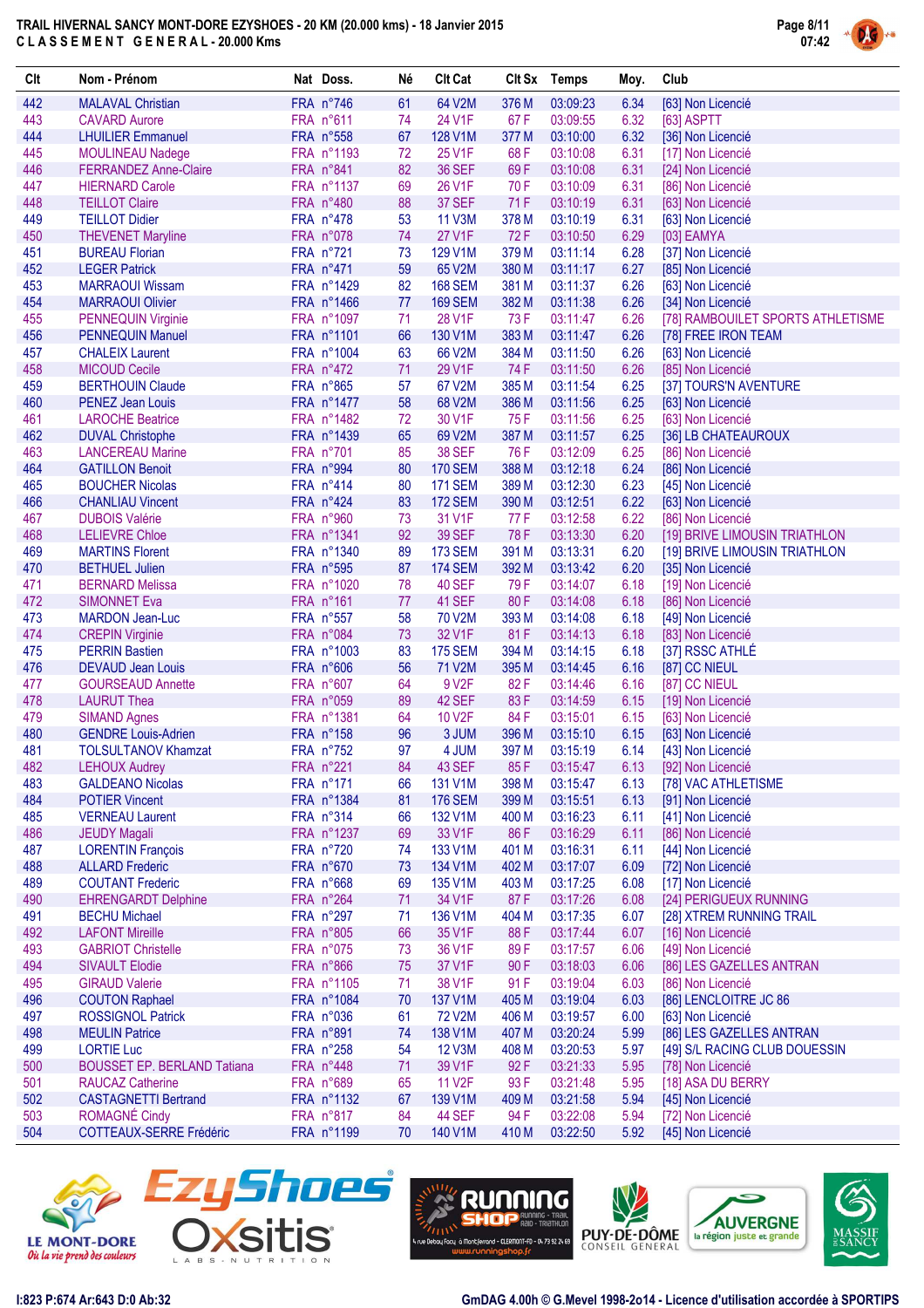

| Clt        | Nom - Prénom                                              | Nat Doss.                | Né       | <b>Clt Cat</b>                |                | Clt Sx Temps         | Moy.         | Club                                               |
|------------|-----------------------------------------------------------|--------------------------|----------|-------------------------------|----------------|----------------------|--------------|----------------------------------------------------|
| 505        | <b>PROUTEAU Dominique</b>                                 | FRA n°1300               | 60       | 73 V2M                        | 411 M          | 03:22:51             | 5.92         | [45] Non Licencié                                  |
| 506        | <b>FABREGOUL Laurence</b>                                 | FRA n°703                | 64       | <b>12 V2F</b>                 | 95F            | 03:23:45             | 5.89         | [63] Non Licencié                                  |
| 507        | <b>CHARTIER Chantal</b>                                   | FRA n°1488               | 57       | 13 V <sub>2</sub> F           | 96 F           | 03:24:42             | 5.86         | [86] BIPEDES DE ST CYR                             |
| 508        | <b>PICHOT Romuald</b>                                     | FRA n°610                | 81       | <b>177 SEM</b>                | 412 M          | 03:25:18             | 5.85         | [45] Non Licencié                                  |
| 509        | <b>JUILLET Francoise</b>                                  | FRA n°618                | 66       | 40 V1F                        | 97F            | 03:25:20             | 5.84         | [28] VS CHARTRES                                   |
| 510        | <b>CALMELS Cecile</b>                                     | FRA n°483                | 67       | 41 V1F                        | 98F            | 03:25:20             | 5.84         | [28] VS CHARTRES                                   |
| 511        | <b>LOUBEAU Anne</b>                                       | FRA n°447                | 64       | 14 V <sub>2</sub> F           | 99F            | 03:25:20             | 5.84         | [28] VS CHARTRES                                   |
| 512        | <b>COLIN Florence</b>                                     | FRA n°816                | 79       | <b>45 SEF</b>                 | 100 F          | 03:25:32             | 5.84         | [86] Non Licencié                                  |
| 513        | <b>PIRONIN Cecile</b>                                     | FRA n°588                | 76       | <b>46 SEF</b>                 | 101 F          | 03:25:33             | 5.84         | [86] Non Licencié                                  |
| 514        | <b>CHARGELEGUE Patricia</b>                               | FRA n°359                | 78       | 47 SEF                        | 102F           | 03:25:33             | 5.84         | [86] Non Licencié                                  |
| 515        | <b>POITOU Christophe</b>                                  | FRA n°503                | 76       | <b>178 SEM</b>                | 413 M          | 03:25:40             | 5.83         | [45] Non Licencié                                  |
| 516<br>517 | <b>ANTIPHON Anne Claire</b><br><b>ANTIPHON Jean Felix</b> | FRA n°570<br>FRA n°569   | 69<br>69 | 42 V1F<br>141 V1M             | 103 F<br>414 M | 03:25:45<br>03:25:47 | 5.83<br>5.83 | [34] Non Licencié                                  |
| 518        | <b>RIQUIN Elise</b>                                       | FRA n°550                | 83       | 48 SEF                        | 104 F          | 03:26:02             | 5.82         | [34] Non Licencié<br>[49] Non Licencié             |
| 519        | <b>CHATENAY Alexis</b>                                    | FRA n°549                | 84       | <b>179 SEM</b>                | 415 M          | 03:26:02             | 5.82         | [49] Non Licencié                                  |
| 520        | <b>KRIEF Victor</b>                                       | FRA n°945                | 70       | 142 V1M                       | 416 M          | 03:26:03             | 5.82         | [49] Non Licencié                                  |
| 521        | <b>RENAUDIN Magalie</b>                                   | FRA n°435                | 70       | 43 V1F                        | 105F           | 03:26:26             | 5.81         | $[49]$ CAPS                                        |
| 522        | <b>RUTKOWSKI Alain</b>                                    | FRA n°513                | 61       | 74 V2M                        | 417 M          | 03:26:26             | 5.81         | [49] CA DU PAYS SAUMUROIS                          |
| 523        | <b>COURTIN Pascal</b>                                     | FRA n°1120               | 65       | 75 V2M                        | 418 M          | 03:26:27             | 5.81         | [45] ASFAS TRIATHLON                               |
| 524        | <b>MICHEL Sébastien</b>                                   | FRA n°861                | 74       | 143 V1M                       | 419 M          | 03:26:35             | 5.81         | [14] Non Licencié                                  |
| 525        | <b>BUSSON Karine</b>                                      | FRA n°1254               | 68       | 44 V1F                        | 106 F          | 03:26:39             | 5.81         | [49] Non Licencié                                  |
| 526        | <b>PUISSANT Fabien</b>                                    | FRA n°095                | 61       | 76 V2M                        | 420 M          | 03:27:07             | 5.79         | [49] AS SAINT SYLVAIN D'ANJOU                      |
| 527        | <b>ROCHEREAU Cyril</b>                                    | FRA n°142                | 72       | 144 V1M                       | 421 M          | 03:27:41             | 5.78         | [36] Non Licencié                                  |
| 528        | <b>COUDRIEAU Bénédicte</b>                                | FRA n°1331               | 72       | 45 V1F                        | 107 F          | 03:28:05             | 5.77         | [45] Non Licencié                                  |
| 529        | <b>ROUILLY Yvan</b>                                       | FRA n°149                | 67       | 145 V1M                       | 422 M          | 03:28:06             | 5.77         | [45] COURIR A ORMES                                |
| 530        | <b>DELETANG Cécile</b>                                    | FRA n°749                | 71       | 46 V1F                        | 108 F          | 03:28:06             | 5.77         | [45] COURIR A ORMES                                |
| 531        | <b>GARNIER Nathalie</b>                                   | FRA n°698                | 71       | 47 V1F                        | 109 F          | 03:28:07             | 5.77         | [45] COURIR A ORMES                                |
| 532        | <b>DORES</b> Lionel                                       | FRA n°651                | 52       | 13 V3M                        | 423 M          | 03:28:10             | 5.76         | [34] Non Licencié                                  |
| 533        | <b>RICHARD Marie-Christine</b>                            | FRA n°200                | 56       | <b>15 V2F</b>                 | 110 F          | 03:28:20             | 5.76         | [03] Non Licencié                                  |
| 534        | <b>MAUBAN Xavier</b>                                      | FRA n°1179               | 61       | 77 V2M                        | 424 M          | 03:28:48             | 5.75         | [78] Non Licencié                                  |
| 535        | <b>ROULLEE Alain</b>                                      | FRA n°496                | 53       | 14 V3M                        | 425 M          | 03:29:42             | 5.72         | [28] VS CHARTRES                                   |
| 536        | <b>GAULTIER Nathalie</b>                                  | FRA n°1435               | 64       | <b>16 V2F</b>                 | 111 F          | 03:29:58             | 5.72         | [86] ENTENTE POITIERS ATHLE 86                     |
| 537        | <b>GAULTIER Michel</b>                                    | FRA n°1434               | 64       | 78 V2M                        | 426 M          | 03:29:59             | 5.71         | [86] ENTENTE POITIERS ATHLE 86                     |
| 538        | <b>ORTONNE Olivier</b>                                    | FRA n°635                | 85       | <b>180 SEM</b>                | 427 M          | 03:30:24             | 5.70         | [03] Non Licencié                                  |
| 539        | <b>RICHARD Romary</b>                                     | FRA n°924                | 77       | <b>181 SEM</b>                | 428 M          | 03:30:27             | 5.70         | [86] Non Licencié                                  |
| 540<br>541 | <b>CARTIER Evelyne</b><br><b>HOYER Cécile</b>             | FRA n°307<br>FRA n°164   | 57<br>88 | 17 V <sub>2</sub> F<br>49 SEF | 112 F<br>113F  | 03:30:28<br>03:30:31 | 5.70<br>5.70 | [78] XTREM RUNNING TRAIL                           |
| 542        | <b>CHEREAU Michel</b>                                     | FRA n°1210               | 57       | 79 V2M                        | 429 M          | 03:30:56             | 5.69         | [86] STADE POITEVIN TRIATHLON<br>[63] Non Licencié |
| 543        | <b>FAURE Chantal</b>                                      | FRA n°1025               | 54       | 1 V3F                         | 114 F          | 03:30:57             | 5.69         | [63] CAC COURNON                                   |
| 544        | <b>LIZAMBART Marion</b>                                   | FRA n°1183               | 80       | <b>50 SEF</b>                 | 115F           | 03:31:54             | 5.66         | [91] Non Licencié                                  |
| 545        | <b>FORESTIER Thierry</b>                                  | FRA n°1498               | 62       | 80 V <sub>2</sub> M           | 430 M          | 03:33:15             | 5.63         | [63] Non Licencié                                  |
| 546        | <b>SOULAT Thierry</b>                                     | FRA n°964                | 65       | 81 V2M                        | 431 M          | 03:33:18             | 5.63         | [36] Non Licencié                                  |
| 547        | <b>CUNY Nicolas</b>                                       | FRA n°695                | 75       | 146 V1M                       | 432 M          | 03:33:23             | 5.62         | [03] Non Licencié                                  |
| 548        | <b>CREGUT Eric</b>                                        | FRA n°1123               | 63       | 82 V2M                        | 433 M          | 03:34:39             | 5.59         | [63] Non Licencié                                  |
| 549        | <b>ANDREATTA Anne</b>                                     | FRA n°499                | 76       | <b>51 SEF</b>                 | 116 F          | 03:34:49             | 5.59         | [87] Non Licencié                                  |
| 550        | <b>HIVERT</b> Isabelle                                    | FRA n°255                | 66       | 48 V1F                        | 117 F          | 03:34:50             | 5.59         | [87] ACA SAINT YRIEIX                              |
| 551        | <b>GIORGIO Flora</b>                                      | FRA n°437                | 66       | 49 V1F                        | 118F           | 03:35:09             | 5.58         | [49] CAPS                                          |
| 552        | <b>TOUYON Bruno</b>                                       | FRA n°270                | 63       | 83 V2M                        | 434 M          | 03:35:10             | 5.58         | [49] CAPS SAUMUR                                   |
| 553        | <b>LOURDEAU Bruno</b>                                     | FRA n°1082               | 63       | 84 V2M                        | 435 M          | 03:35:14             | 5.58         | [86] LENCLOITRE JC 86                              |
| 554        | <b>ACIER Karine</b>                                       | FRA n°1116               | 73       | 50 V1F                        | 119F           | 03:35:15             | 5.58         | [86] LENCLOITRE JC 86                              |
| 555        | <b>BERTHELLEMY Sandrine</b>                               | FRA n°1099               | 71       | 51 V1F                        | 120 F          | 03:35:15             | 5.58         | [86] LENCLOITRE JC 86                              |
| 556        | <b>TREVISAN Didier</b>                                    | FRA n°232                | 66       | 147 V1M                       | 436 M          | 03:35:26             | 5.57         | [03] Non Licencié                                  |
| 557        | <b>DOSSANTOS Claudino</b>                                 | FRA n°890                | 72       | 148 V1M                       | 437 M          | 03:35:40             | 5.56         | [37] Non Licencié                                  |
| 558        | <b>SASSI-ICEAGA Maïté</b>                                 | FRA n°1205               | 73       | 52 V1F                        | 121 F          | 03:36:16             | 5.55         | [37] Non Licencié                                  |
| 559        | <b>POL Delphine</b>                                       | FRA n°540                | 73       | 53 V1F                        | 122F           | 03:36:17             | 5.55         | [37] T.C. JOUÉ LES TOURS                           |
| 560        | <b>VIAU Alexandre</b>                                     | FRA n°663                | 79       | <b>182 SEM</b>                | 438 M          | 03:38:00             | 5.50         | [37] Non Licencié                                  |
| 561        | <b>VIGNERON Stephanie</b>                                 | FRA n°295                | 76       | <b>52 SEF</b>                 | 123 F          | 03:38:04             | 5.50         | [78] XTREM RUNNING TRAIL                           |
| 562        | <b>DUPEYRON Sonia</b>                                     | FRA n°699                | 72       | 54 V1F                        | 124 F          | 03:38:23             | 5.50         | [17] ROCHEFORT TRIATHLON                           |
| 563<br>564 | <b>PRIOU Caroline</b>                                     | FRA n°262                | 68<br>79 | 55 V1F<br><b>53 SEF</b>       | 125F<br>126 F  | 03:38:23<br>03:38:52 | 5.50         | [86] Non Licencié                                  |
| 565        | <b>PIVERT Angelique</b><br>DURAND-BROUSSOLE Lydie         | FRA n°1264<br>FRA n°1117 | 73       | 56 V1F                        | 127 F          | 03:38:52             | 5.48<br>5.48 | [53] Non Licencié<br>[63] COURNON A C              |
| 566        | <b>NUSSBAUM Delphine</b>                                  | FRA n°1196               | 86       | <b>54 SEF</b>                 | 128 F          | 03:39:16             | 5.47         | [49] Non Licencié                                  |
| 567        | <b>VETOIS Alexandra</b>                                   | FRA n°1352               | 86       | <b>55 SEF</b>                 | 129F           | 03:39:21             | 5.47         | [49] Non Licencié                                  |
|            |                                                           |                          |          |                               |                |                      |              |                                                    |









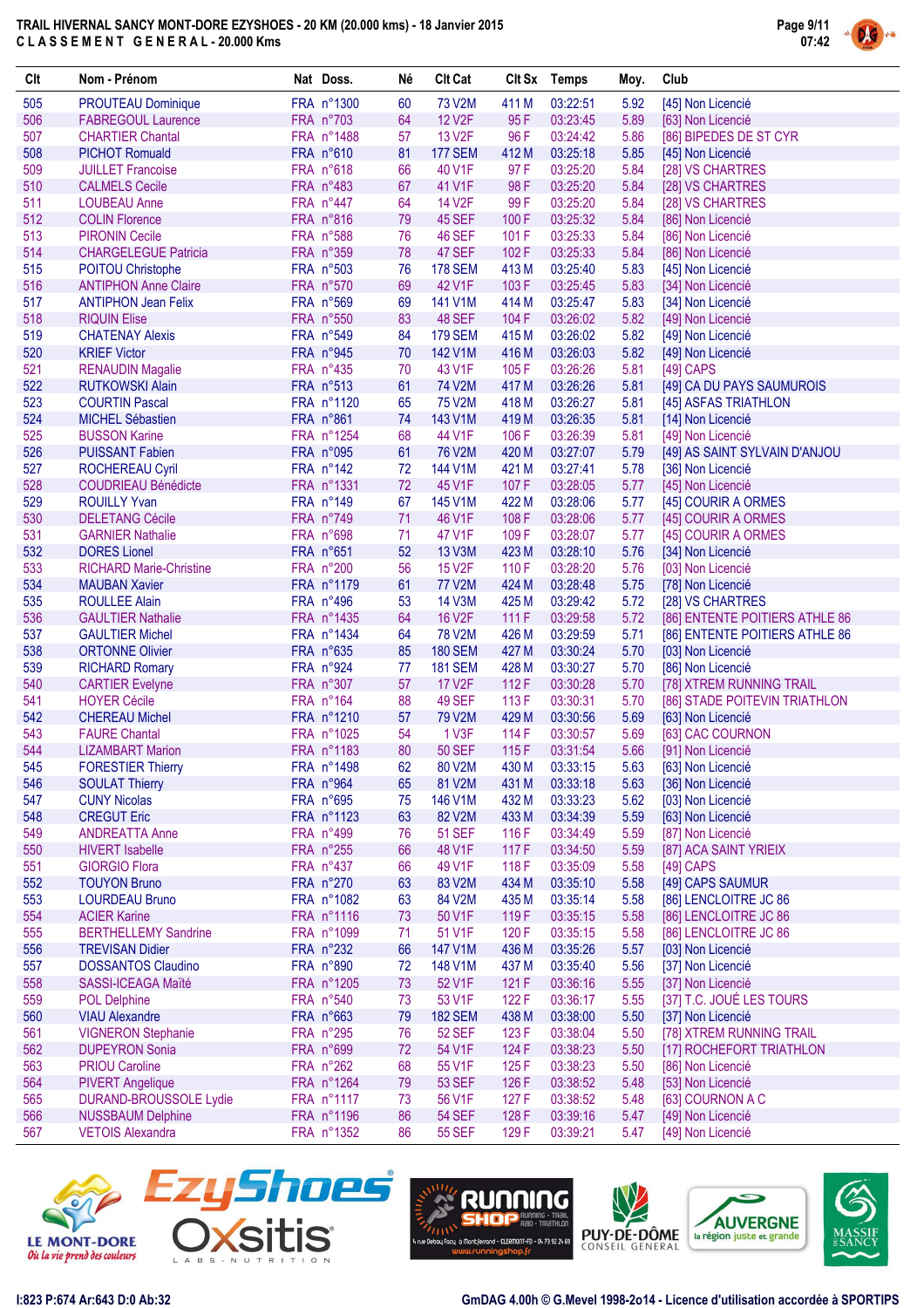

| Clt        | Nom - Prénom                                         | Nat Doss.              | Né       | <b>Clt Cat</b>                 |                | Clt Sx Temps         | Moy.         | Club                                               |
|------------|------------------------------------------------------|------------------------|----------|--------------------------------|----------------|----------------------|--------------|----------------------------------------------------|
| 568        | <b>MOREAU Emilie</b>                                 | FRA n°022              | 86       | <b>56 SEF</b>                  | 130 F          | 03:39:22             | 5.47         | [79] Non Licencié                                  |
| 569        | <b>MARTINHO José</b>                                 | FRA n°1294             | 72       | 149 V1M                        | 439 M          | 03:39:24             | 5.47         | [63] COURIR A PONT DU CHATEAU                      |
| 570        | <b>BURGALIERE Jean Pierre</b>                        | FRA n°305              | 66       | 150 V1M                        | 440 M          | 03:39:30             | 5.47         | [78] XTREM RUNNING TRAIL                           |
| 571        | <b>PROVOST Isabelle</b>                              | FRA n°204              | 72       | 57 V1F                         | 131 F          | 03:40:02             | 5.45         | [86] Non Licencié                                  |
| 572        | <b>BARRAUD Ludovic</b>                               | FRA n°980              | 73       | 151 V1M                        | 441 M          | 03:40:05             | 5.45         | [69] Non Licencié                                  |
| 573        | <b>ANNE Sarah</b>                                    | FRA n°748              | 86       | <b>57 SEF</b>                  | 132 F          | 03:40:26             | 5.44         | [35] Non Licencié                                  |
| 574        | <b>PRUVOST Francoise</b>                             | FRA n°1184             | 60       | <b>18 V2F</b>                  | 133 F          | 03:41:01             | 5.43         | [28] VDSC CHARTRES ATHELTISME                      |
| 575        | <b>BOUTHEMY Pascal</b>                               | FRA n°234              | 64       | 85 V2M                         | 442 M          | 03:42:02             | 5.40         | [78] AS BAZAINVILLE                                |
| 576        | <b>SATAROV Nathalie</b>                              | FRA n°572              | 60       | 19 V2F                         | 134 F          | 03:42:04             | 5.40         | [78] AS BAZAINVILLE                                |
| 577        | <b>GUERINEAU Emmanuel</b>                            | FRA n°1432             | 68       | 152 V1M                        | 443 M          | 03:42:26             | 5.39         | [33] Non Licencié                                  |
| 578        | <b>GUERINEAU Alexandra</b>                           | FRA n°1433             | 70       | 58 V1F                         | 135 F          | 03:42:28             | 5.39         | [33] Non Licencié                                  |
| 579<br>580 | <b>THOMAS Pauline</b>                                | FRA n°141<br>FRA n°037 | 81<br>55 | <b>58 SEF</b><br><b>15 V3M</b> | 136 F<br>444 M | 03:44:11<br>03:44:20 | 5.35<br>5.35 | [43] Non Licencié<br>[49] AS SAINT SYLVAIN D'ANJOU |
| 581        | <b>GUICHARD Jean Claude</b><br><b>MARX Stephanie</b> | FRA n°362              | 75       | 59 V1F                         | 137 F          | 03:44:33             | 5.34         | [78] Non Licencié                                  |
| 582        | ROCCHICCIOLI Dominique                               | FRA n°948              | 84       | <b>59 SEF</b>                  | 138 F          | 03:44:36             | 5.34         | [31] Non Licencié                                  |
| 583        | <b>BAGBILA Eliane</b>                                | FRA n°949              | 82       | <b>60 SEF</b>                  | 139 F          | 03:44:40             | 5.34         | [34] Non Licencié                                  |
| 584        | <b>GEFFARD Isabelle</b>                              | FRA n°808              | 60       | 20 V2F                         | 140 F          | 03:44:40             | 5.34         | [49] ENTENTE SEVRE                                 |
| 585        | <b>FRESNEAU Aurélie</b>                              | FRA n°1057             | 82       | <b>61 SEF</b>                  | 141 F          | 03:44:41             | 5.34         | [37] Non Licencié                                  |
| 586        | <b>ROBLET Marie</b>                                  | FRA n°415              | 64       | 21 V2F                         | 142 F          | 03:44:42             | 5.34         | [37] STMICROELECTRONICS TOURS                      |
| 587        | <b>DELALEUF Stephanie</b>                            | FRA n°889              | 75       | 60 V1F                         | 143 F          | 03:44:42             | 5.34         | [18] Non Licencié                                  |
| 588        | <b>CHEVREUX Francoise</b>                            | FRA n°173              | 62       | <b>22 V2F</b>                  | 144 F          | 03:44:47             | 5.34         | [77] Non Licencié                                  |
| 589        | <b>CIVIDINI Véronique</b>                            | FRA n°165              | 62       | 23 V <sub>2</sub> F            | 145 F          | 03:44:50             | 5.34         | [77] Non Licencié                                  |
| 590        | <b>PHILIPPE Emmanuel</b>                             | FRA n°1075             | 71       | 153 V1M                        | 445 M          | 03:44:52             | 5.34         | [81] Non Licencié                                  |
| 591        | <b>TOURETTE Anne</b>                                 | FRA n°1256             | 71       | 61 V1F                         | 146 F          | 03:45:18             | 5.33         | [63] Non Licencié                                  |
| 592        | <b>LEPLANQUAIS Laurence</b>                          | FRA n°1415             | 70       | 62 V1F                         | 147 F          | 03:45:20             | 5.33         | [86] Non Licencié                                  |
| 593        | <b>GILLET Katia</b>                                  | FRA n°1315             | 71       | 63 V1F                         | 148 F          | 03:45:21             | 5.33         | [86] Non Licencié                                  |
| 594        | <b>JEUDY Dominique</b>                               | FRA n°1238             | 63       | 86 V2M                         | 446 M          | 03:45:21             | 5.33         | [86] Non Licencié                                  |
| 595        | <b>MARC Bruno</b>                                    | FRA n°1428             | 63       | 87 V2M                         | 447 M          | 03:46:23             | 5.30         | [45] MAUVES ATTITUDE RUNNING _TRAIL                |
| 596        | <b>JOUBERT Martin</b>                                | FRA n°1568             | 89       | <b>183 SEM</b>                 | 448 M          | 03:47:05             | 5.28         | <b>EZYSHOES</b>                                    |
| 597        | <b>SIOZARD Nadine</b>                                | FRA n°201              | 59       | 24 V <sub>2F</sub>             | 149 F          | 03:47:32             | 5.27         | AMITIE ET NATURE MONTLUCON                         |
| 598        | <b>FOURMONT Pascal</b>                               | FRA n°438              | 66       | 154 V1M                        | 449 M          | 03:49:16             | 5.23         | [37] Non Licencié                                  |
| 599        | <b>VERVAEKE Mélanie</b>                              | FRA n°1251             | 85       | 62 SEF                         | 150 F          | 03:49:44             | 5.22         | [37] Non Licencié                                  |
| 600        | <b>FORNER CAVALLIER Katia</b>                        | FRA n°871              | 70       | 64 V1F                         | 151 F          | 03:49:45             | 5.22         | [86] SMAC                                          |
| 601        | <b>LEFEVRE Laurence</b>                              | FRA n°188              | 65       | 25 V2F                         | 152 F          | 03:50:32             | 5.21         | [45] Non Licencié                                  |
| 602        | <b>COSTA Fernanda</b>                                | FRA n°320              | 64       | <b>26 V2F</b>                  | 153 F          | 03:51:55             | 5.17         | [78] XTREM RUNNING TRAIL                           |
| 603        | <b>SCHEER Carla</b>                                  | FRA n°379              | 72       | 65 V1F                         | 154 F          | 03:52:26             | 5.16         | [78] XTREM RUNNING TRAIL                           |
| 604        | <b>CARVALHO Jorge</b>                                | FRA n°311              | 74       | 155 V1M                        | 450 M          | 03:52:36             | 5.16         | [78] Non Licencié                                  |
| 605        | <b>CARVALHO Christine</b>                            | FRA n°309              | 77       | <b>63 SEF</b>                  | 155 F          | 03:52:36             | 5.16         | [78] XTREM RUNNING TRAIL                           |
| 606        | <b>CAVALLIER Jean Francois</b>                       | FRA n°874              | 53       | <b>16 V3M</b>                  | 451 M          | 03:55:45             | 5.09         | [86] Non Licencié                                  |
| 607        | <b>LEGENDRE Pascale</b>                              | FRA n°700              | 66<br>63 | 66 V1F                         | 156 F          | 03:56:16             | 5.08         | [28] Non Licencié                                  |
| 608<br>609 | <b>DESHAYES Sylvie</b><br><b>TOUILLET Florian</b>    | FRA n°592<br>FRA n°190 | 85       | 27 V2F<br><b>184 SEM</b>       | 157 F<br>452 M | 03:56:17<br>03:56:35 | 5.08<br>5.07 | [28] Non Licencié<br>[86] LENCLOITRE JC 86         |
| 610        | <b>RAVION Christophe</b>                             | FRA n°1114             | 60       | 88 V2M                         | 453 M          | 03:56:36             | 5.07         | [86] LENCLOITRE JC 86                              |
| 611        | <b>AUBERT Sidney</b>                                 | FRA n°191              | 81       | 64 SEF                         | 158 F          | 03:56:36             | 5.07         | [86] LENCLOITRE JC 86                              |
| 612        | <b>WOLF Francoise</b>                                | FRA n°222              | 65       | 28 V <sub>2</sub> F            | 159 F          | 03:56:47             | 5.07         | [63] LES TRAILERS DE PARIS                         |
| 613        | <b>BLANCHET Justine</b>                              | FRA n°672              | 94       | 1ESF                           | 160 F          | 03:58:40             | 5.03         | [61] Non Licencié                                  |
| 614        | <b>MAT Jerome</b>                                    | FRA n°806              | 71       | 156 V1M                        | 454 M          | 03:58:52             | 5.02         | [77] Non Licencié                                  |
| 615        | <b>TRANCHARD Dominique</b>                           | FRA n°713              | 64       | 89 V2M                         | 455 M          | 04:00:06             | 5.00         | [63] Non Licencié                                  |
| 616        | <b>PEGO Sandra</b>                                   | FRA n°369              | 73       | 67 V1F                         | 161 F          | 04:01:27             | 4.97         | [78] XTREM RUNNING TRAIL                           |
| 617        | ?Dossard #1535                                       | FRA n°1535             |          | <b>185 SEM</b>                 | 456 M          | 04:01:33             | 4.97         | Non Licencié                                       |
| 618        | <b>JOANNET Yann</b>                                  | FRA n°180              | 82       | <b>186 SEM</b>                 | 457 M          | 04:02:04             | 4.96         | [45] Non Licencié                                  |
| 619        | <b>BAZIN Anne-Elisabeth</b>                          | FRA n°729              | 81       | <b>65 SEF</b>                  | 162 F          | 04:02:21             | 4.95         | [37] STMICROELECTRONICS                            |
| 620        | <b>GAVIRA MORENO Armelle</b>                         | FRA n°418              | 58       | 29 V2F                         | 163 F          | 04:02:22             | 4.95         | [37] ST MICROELECTRONICS                           |
| 621        | <b>THOMAS Leslie</b>                                 | FRA n°1453             | 89       | <b>66 SEF</b>                  | 164 F          | 04:03:20             | 4.93         | [45] Non Licencié                                  |
| 622        | <b>PINTO Paula</b>                                   | FRA n°370              | 67       | 68 V1F                         | 165F           | 04:05:01             | 4.90         | [78] XTREM RUNNING TRAIL                           |
| 623        | <b>MARTELLUCCI Elodie</b>                            | FRA n°547              | 85       | 67 SEF                         | 166 F          | 04:05:22             | 4.89         | [35] Non Licencié                                  |
| 624        | <b>BROIX Sylvie</b>                                  | FRA n°131              | 60       | 30 V2F                         | 167 F          | 04:06:13             | 4.87         | [78] VERNEUIL AC                                   |
| 625        | <b>MICHOULAND Mylene</b>                             | FRA n°393              | 66       | 69 V1F                         | 168 F          | 04:07:08             | 4.86         | [78] AS BAZAINVILLE                                |
| 626        | <b>NAGEL Laetitia</b>                                | FRA n°089              | 78       | <b>68 SEF</b>                  | 169F           | 04:07:09             | 4.86         | [28] AS BAZAINVILLE                                |
| 627        | <b>ROBERT Melinda</b>                                | FRA n°1304             | 81       | 69 SEF                         | 170 F          | 04:07:11             | 4.86         | [49] Non Licencié                                  |
| 628        | <b>MEDICI</b> Isabelle                               | FRA n°077              | 70       | 70 V1F                         | 171 F          | 04:07:11             | 4.85         | [78] AS BAZAINVILLE                                |
| 629        | <b>BOISSON Marie Paul</b>                            | FRA n°1448             | 77       | <b>70 SEF</b>                  | 172 F          | 04:07:12             | 4.85         | $[49]$ COS                                         |
| 630        | <b>DUGUET Marina</b>                                 | FRA n°1235             | 78       | <b>71 SEF</b>                  | 173 F          | 04:07:13             | 4.85         | [72] Non Licencié                                  |